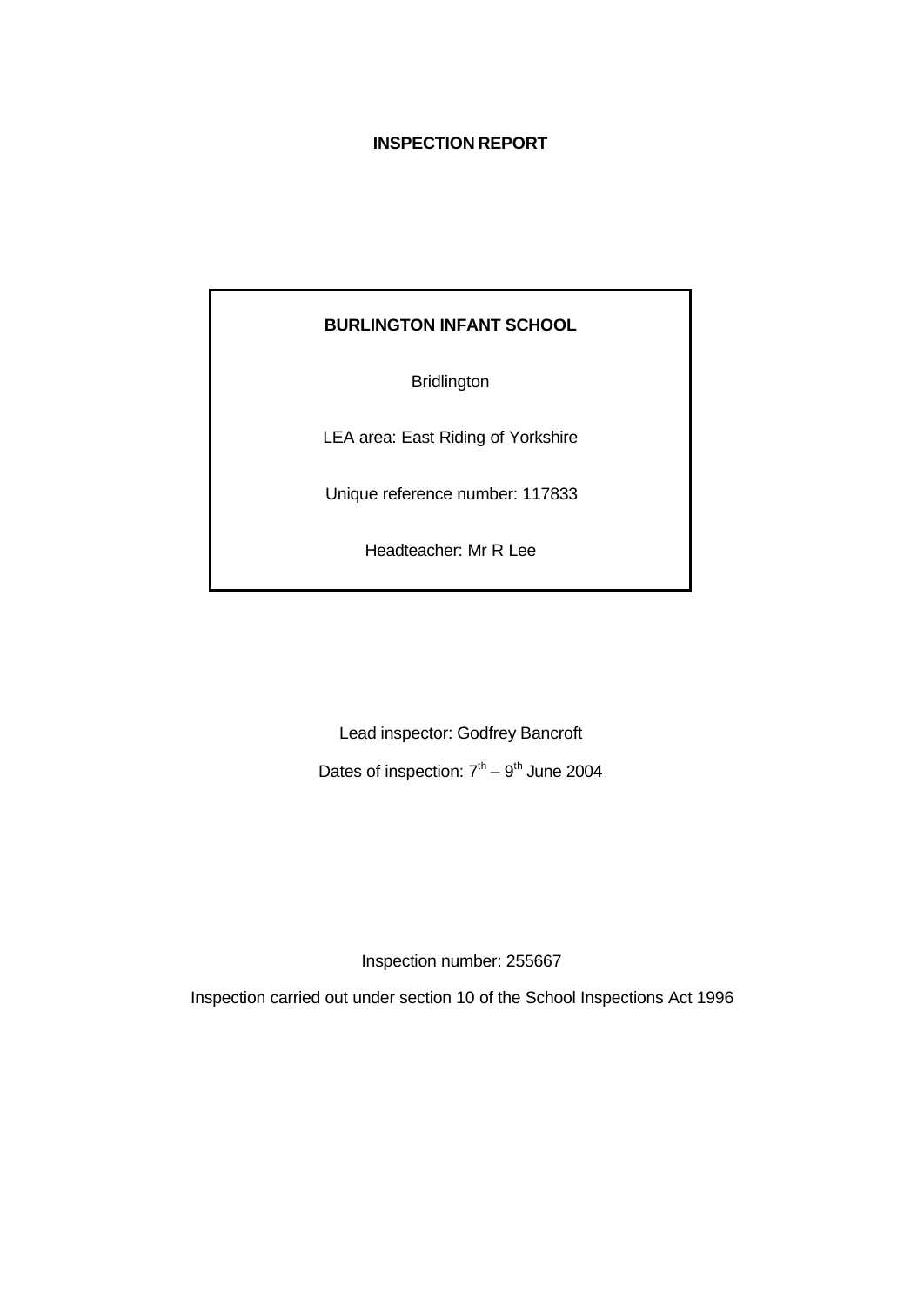© Crown copyright 2004

This report may be reproduced in whole or in part for non-commercial educational purposes, provided that all extracts quoted are reproduced verbatim without adaptation and on condition that the source and date thereof are stated.

Further copies of this report are obtainable from the school. Under the School Inspections Act 1996, the school must provide a copy of this report and/or its summary free of charge to certain categories of people. A charge not exceeding the full cost of reproduction may be made for any other copies supplied.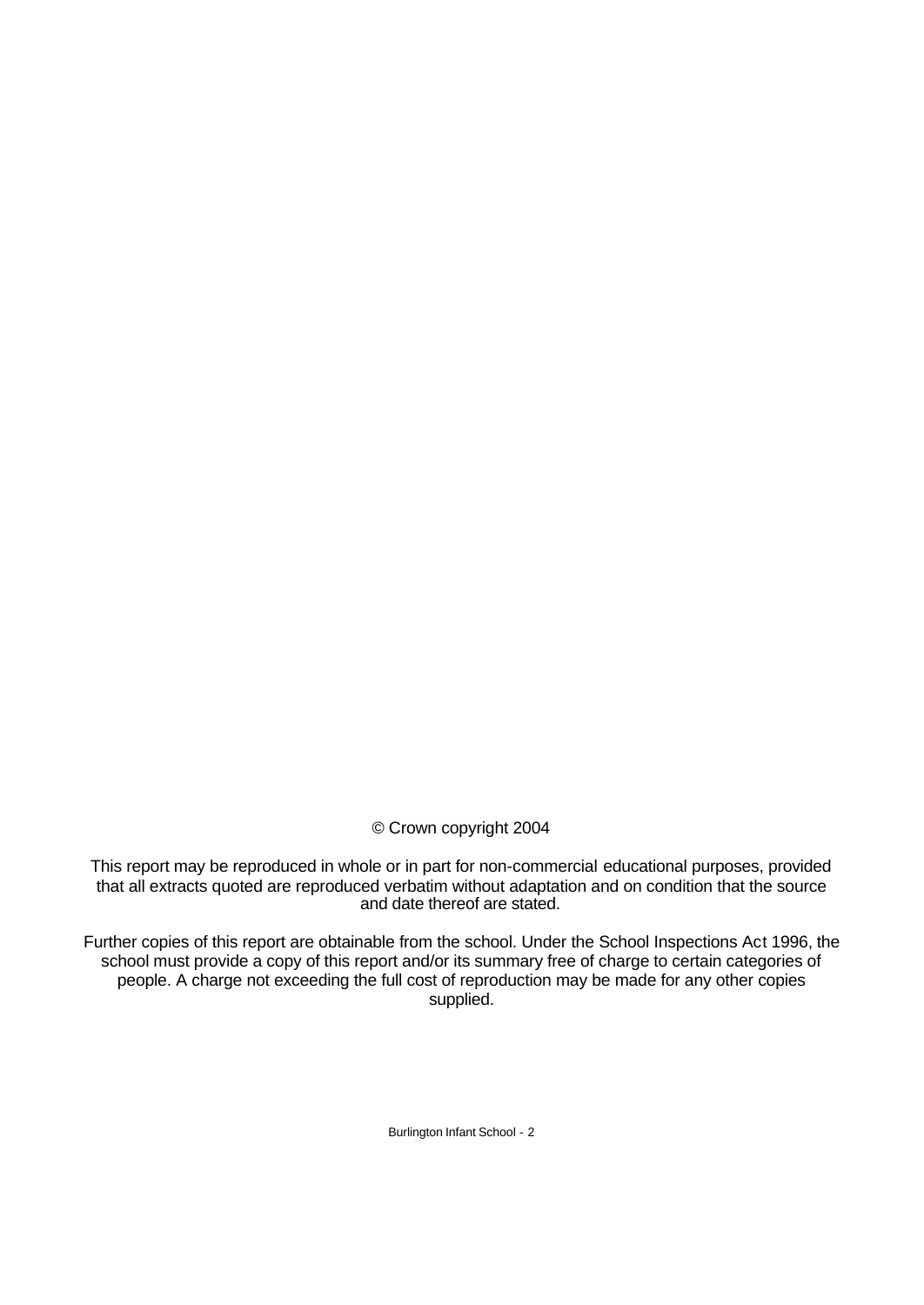# **INFORMATION ABOUT THE SCHOOL**

| Type of school:              | Infant                                               |
|------------------------------|------------------------------------------------------|
| School category:             | Community                                            |
| Age range of pupils:         | $4 - 7$                                              |
| Gender of pupils:            | Mixed                                                |
| Number on roll;              | 227                                                  |
| School address:<br>Postcode: | Marton Road<br><b>Bridlington</b><br><b>YO16 7AQ</b> |
| Telephone number:            | 01262 673858                                         |
| Fax number:                  | 01262 400941                                         |
| Appropriate authority:       | Governing Body                                       |
| Name of chair of governors:  | Mrs Angela Norton                                    |
| Date of previous inspection: | 13/7/1998                                            |

# **CHARACTERISTICS OF THE SCHOOL**

This is an average sized infant school serving a community on the western fringe of the seaside town of Bridlington in the East Riding of Yorkshire. The socio-economic circumstances of the community are unfavourable. About a third of the pupils come from owner-occupied dwellings, whilst two-thirds come from an estate where they face significant social and economic challenges. A small number of pupils come from minority ethnic and cultural backgrounds and the number of pupils who speak English as an additional language is very low. Attainment on entry to the Reception classes is well below average. The percentage of pupils who have special educational needs is above the national average and includes pupils with moderate learning difficulties, social, emotional and behavioural difficulties and physical difficulties. The percentage of pupils with a Statement of Special Educational Need is below the national average.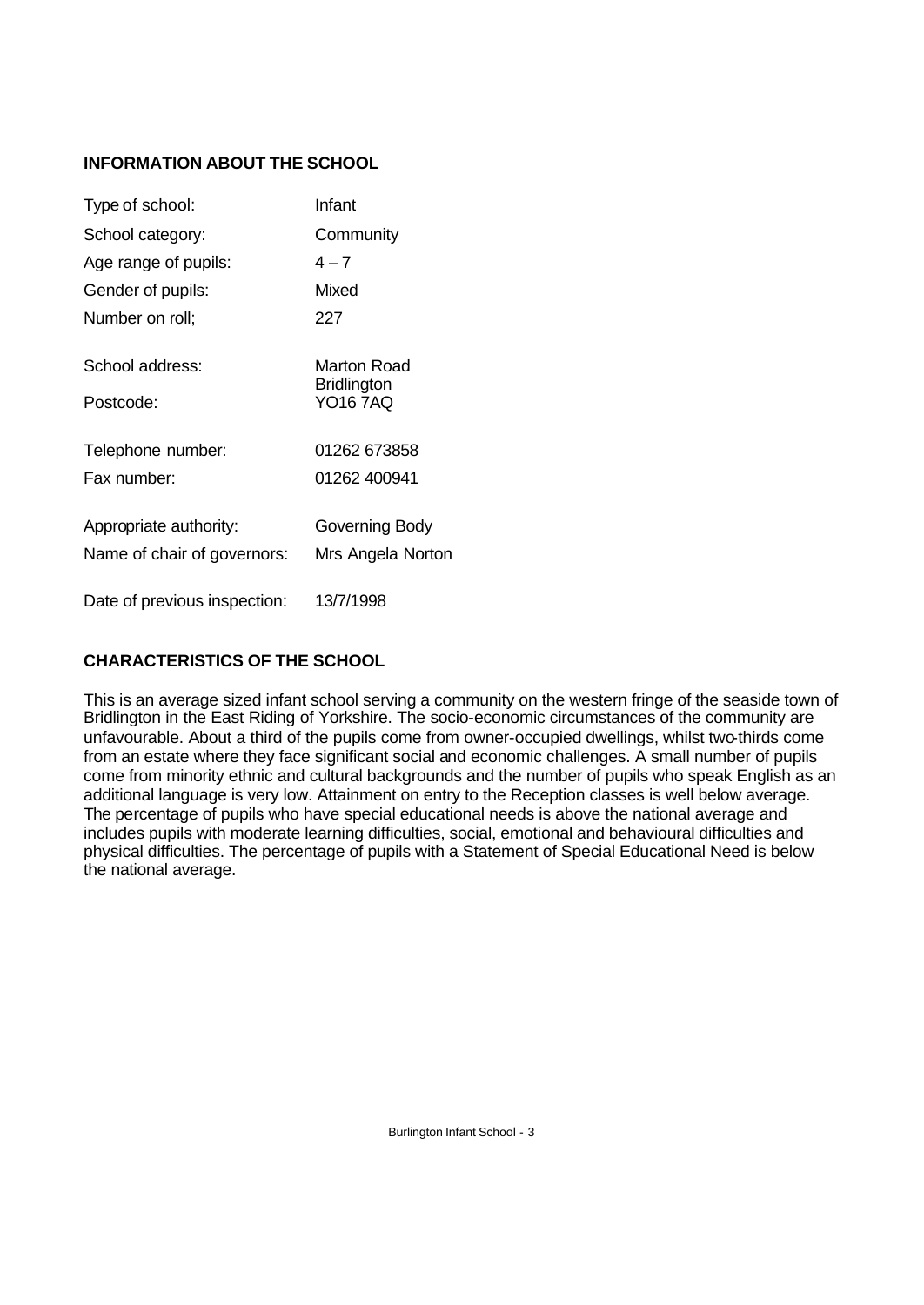## **INFORMATION ABOUT THE INSPECTION TEAM**

| Members of the inspection team |                         | <b>Subject responsibilities</b> |                                                                                                                                        |
|--------------------------------|-------------------------|---------------------------------|----------------------------------------------------------------------------------------------------------------------------------------|
| 3687                           | <b>Godfrey Bancroft</b> | Lead inspector                  | Science<br>Art and design<br>Personal, social and health<br>education and citizenship<br>Physical education<br><b>Foundation Stage</b> |
| 32671                          | <b>Chris Gosling</b>    | Lay inspector                   |                                                                                                                                        |
| 19041                          | Roger Linstead          | Team inspector                  | <b>Mathematics</b><br>Geography<br>History<br>Religious education<br>Special educational needs                                         |
| 23204                          | Christina Wojtak        | Team inspector                  | English<br>Information and communication<br>technology<br>Design and technology<br>Music                                               |

The inspection contractor was:

Independent School Inspection Services

3 Harrowby Road West Park LEEDS LS16 5HN

Any concerns or complaints about the inspection or the report should be made initially to the contractor. The procedures are set out in the leaflet 'Complaining about Ofsted Inspections', which is available from Ofsted Publications Centre (telephone 07002 637833) or Ofsted's website (www.ofsted.gov.uk).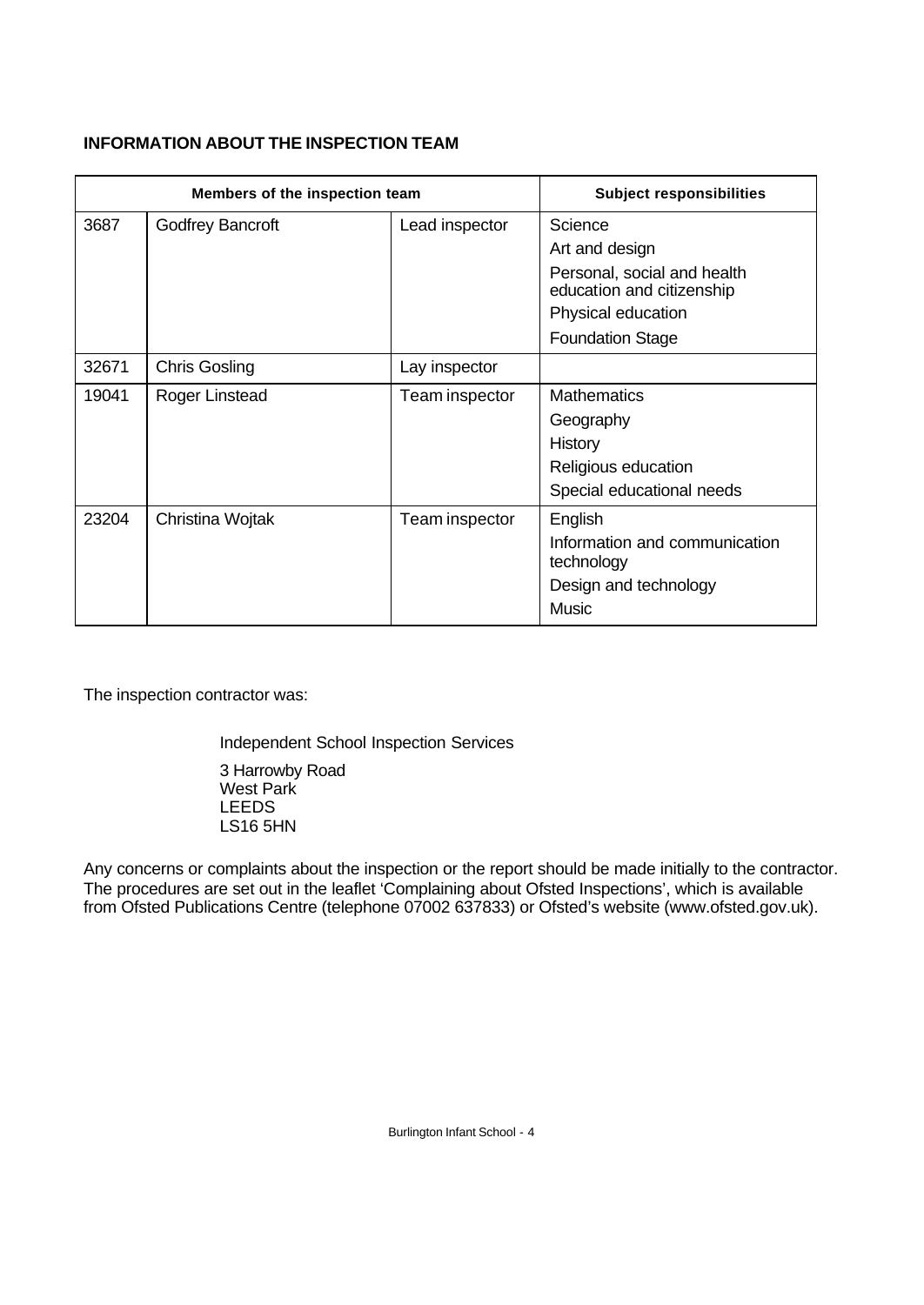# **REPORT CONTENTS**

|                                                                                                                                    | Page |
|------------------------------------------------------------------------------------------------------------------------------------|------|
| <b>PART A: SUMMARY OF THE REPORT</b>                                                                                               | 6    |
| <b>PART B: COMMENTARY ON THE MAIN INSPECTION FINDINGS</b>                                                                          |      |
| <b>STANDARDS ACHIEVED BY PUPILS</b>                                                                                                | 8    |
| Standards achieved in areas of learning and subjects                                                                               |      |
| Pupils' attitudes, values and other personal qualities                                                                             |      |
| <b>QUALITY OF EDUCATION PROVIDED BY THE SCHOOL</b>                                                                                 | 11   |
| Teaching and learning<br>The curriculum<br>Care, guidance and support<br>Partnership with parents, other schools and the community |      |
| <b>LEADERSHIP AND MANAGEMENT</b>                                                                                                   | 15   |
| <b>PART C: THE QUALITY OF EDUCATION IN AREAS OF LEARNING AND</b><br><b>SUBJECTS</b>                                                | 17   |
| AREAS OF LEARNING IN THE FOUNDATION STAGE                                                                                          |      |
| <b>SUBJECTS IN KEY STAGE 1</b>                                                                                                     |      |
| <b>PART D: SUMMARY OF THE MAIN INSPECTION JUDGEMENTS</b>                                                                           | 29   |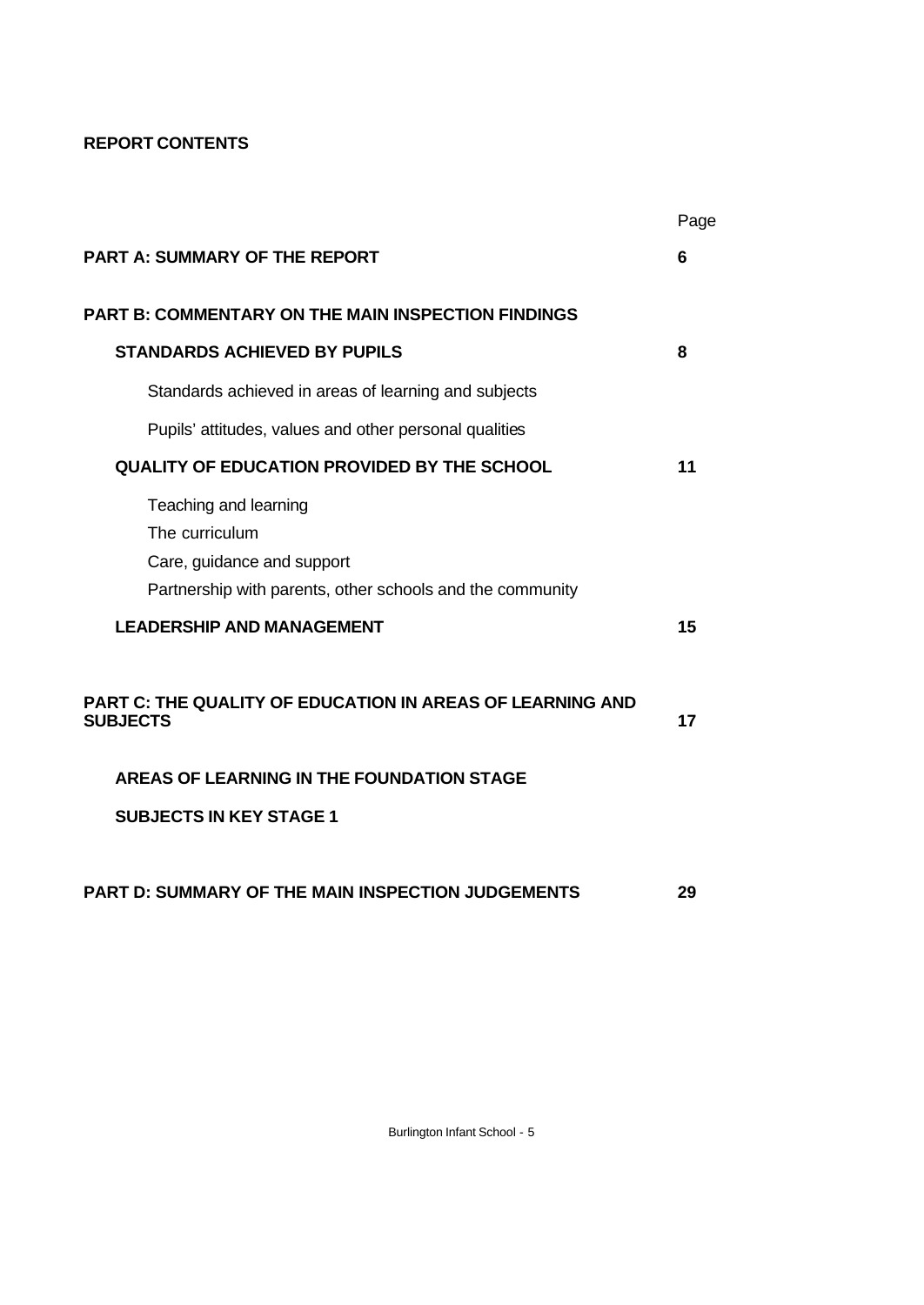# **PART A: SUMMARY OF THE REPORT**

# **OVERALL EVALUATION**

**Burlington Infant School is a good school** in which pupils achieve well. The quality of teaching and learning is good. The leadership and management are **good**. The school provides **good** value for money.

The school's main strengths and weaknesses are:

- Pupils achieve very well in science, art and design, history, geography and religious education.
- Children in the Foundation Stage achieve well.
- Provision for pupils with special educational needs is very good and these pupils achieve very well.
- Pupils' attitudes to their learning are good. However, attendance is well below average.
- The contribution made to pupils' learning by teaching assistants is very good.
- The curriculum is good. The provision of extra-curricular activities is very good, with excellent provision for extra-curricular sports activities..
- Links with partner schools are excellent.
- The governance of the school is very good.

Improvement since the time of the last inspection is good. This is because the trend in attainment in reading, writing and mathematics shown by the annual tests is above the national trend. Where teaching was less than good the quality has improved. The quality and range of books have improved well and the provision for outdoor play for children in the Reception classes is now good.

### **STANDARDS ACHIEVED**

#### **Year 2 results**

| <b>Results of National</b><br>Curriculum tests at the end |      | similar schools |      |      |
|-----------------------------------------------------------|------|-----------------|------|------|
| of Year 2. compared with:                                 | 2001 | 2002            | 2003 | 2003 |
| reading                                                   |      |                 |      |      |
| writing                                                   |      |                 |      |      |
| mathematics                                               |      |                 |      |      |

*Key: A - well above average; B – above average; C – average; D – below average; E – well below average Similar schools are those with similar percentages of pupils eligible for free school meals*

**Achievement overall is good.** Attainment on entry to the Reception classes is well below average in personal, social and emotional development, communication, language and literacy and mathematical development. During their time in the Reception classes children achieve well in all areas of their learning. When they leave the Reception classes their attainment in personal, social and emotional development, communication, language and literacy and mathematical development is below average. In other areas of learning standards are average. Inspection findings show that pupils in Years 1 and 2 achieve well and by the end of Year 2 standards in reading, writing and mathematics are average. This is an improvement on the test results of 2003. Pupils in Years 1 and 2 achieve very well in science, geography, history and art and design and religious education. Standards in these subjects are higher than expected for pupils of this age. The school recognised that boys were not doing as well as girls in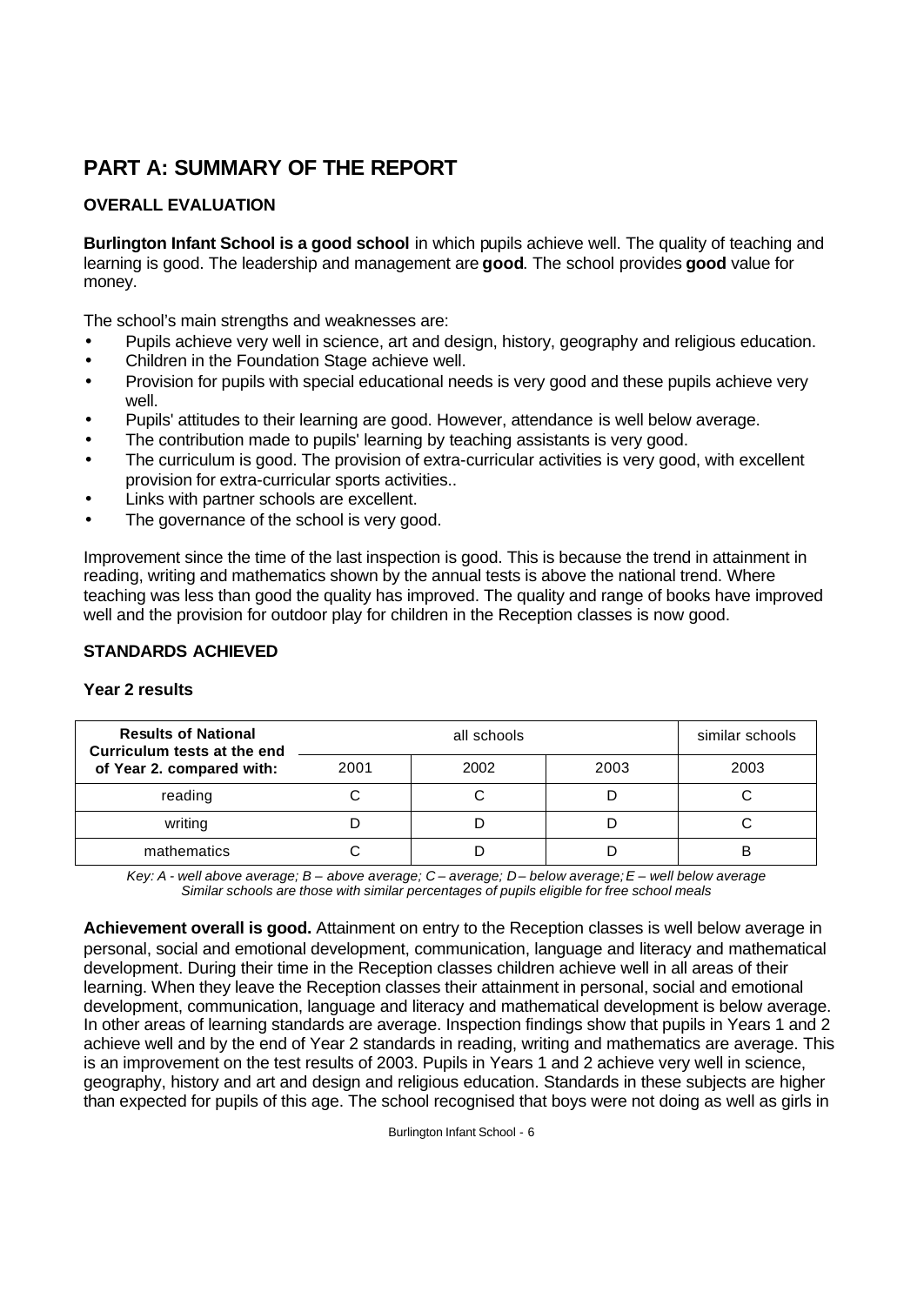writing and mathematics and has taken effective action to improve boys' achievement. Pupils with special educational needs achieve very well. Pupils who have poor attendance do not achieve as well as they might otherwise do. **Pupils' personal development is good. Provision for pupils' spiritual, moral, social and cultural development is good.** Pupils' attitudes to learning and their behaviour are good. Attendance is well below average and poor.

## **QUALITY OF EDUCATION**

**The school provides a good quality of education**. **The quality of teaching and learning is good.** Teachers plan lessons well. They insist on good behaviour and challenge pupils well with activities that are matched well to their abilities. The teaching and support provided for pupils with special educational needs are very good. The contribution made to pupils' learning and progress by teaching assistants is very good. Arrangements to assess pupils' attainment and progress are good. The Foundation Stage curriculum and the curriculum for pupils in Years 1 and 2 are good. The school provides a very good range of extra-curricular activities. The accommodation is very good and maintained very well by the site manager. Provision to ensure pupils' care, welfare, health and safety is good. The school's links with parents are good and links with the community are very good. Links with other schools are excellent.

#### **LEADERSHIP AND MANAGEMENT**

**The leadership and management of the school are good.** Governors have a very good understanding of the strengths and weaknesses of the school. Planning for improvement is good and is linked well to the use of resources, which is efficient and effective. Subject co-ordinators do a good job and the work of the co-ordinator for special educational needs is very good.

## **PARENTS' AND PUPILS' VIEWS OF THE SCHOOL**

Parents think the school is very good and provides very well for the children's education. They think that teaching is very good and that the leadership and management of the school are also very good. Pupils also think the school is very good. They like the way the school listens to and acts on their suggestions. Pupils also appreciate the support they receive from all members of staff.

#### **IMPROVEMENTS NEEDED**

The most important things the school should do to improve are:

• Improve the rate of attendance.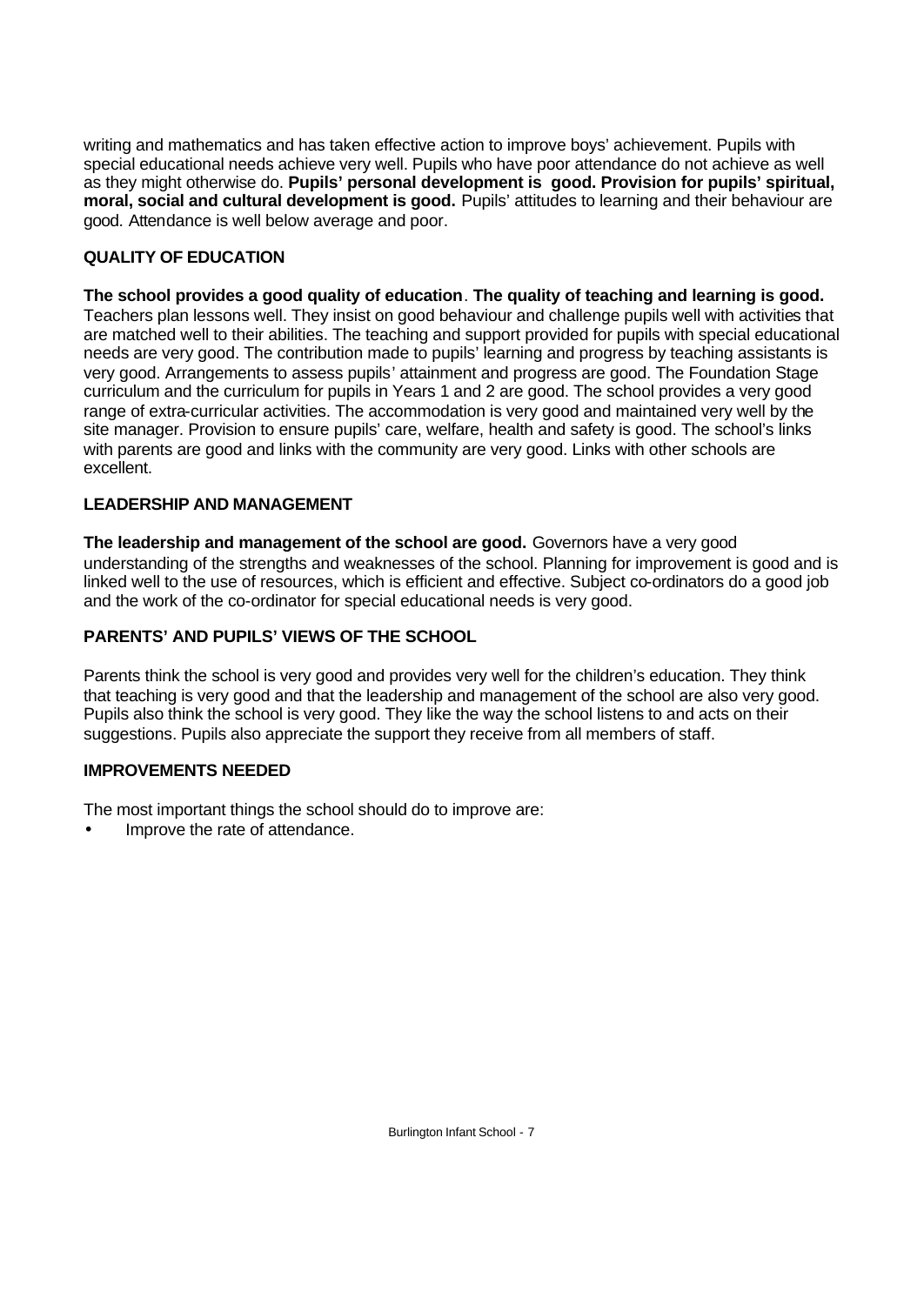# **PART B: COMMENTARY ON THE INSPECTION FINDINGS**

# **STANDARDS ACHIEVED BY PUPILS**

# **Standards achieved in areas of learning and subjects**

Pupils achieve well. Children in the Reception classes achieve well. Pupils in Years 1 and 2 achieve well. Pupils with special educational needs achieve very well. Overall pupils reach standards below those expected at the end of the Foundation Stage and average standards by the end of Year 2.

## **Main strengths and weaknesses**

- Standards, at the end of the Foundation Stage, are below average in personal, social and emotional development, communication, language and literacy and in mathematical development. However, children achieve well in all areas of their learning.
- At the end of Year 2 standards are above average in science, geography, history, religious education and art and design.
- Boys' standards are lower than those of girls in reading and mathematics.
- Pupils with poor attendance do not achieve as well as they might otherwise do.

# **Commentary**

1. Attainment on entry to the Reception classes for personal, social and emotional development, communication, language and literacy and mathematical development is well below average for children at this age. It is below average for other areas of their learning. The following table shows the inspection findings for the attainment and achievement of the children at the age when they leave the Reception classes.

| Areas of learning                             | Standards and achievement by the end of the Foundation Stage |
|-----------------------------------------------|--------------------------------------------------------------|
| Personal, social and emotional<br>development | Below average standards and good achievement                 |
| Communication, language and<br>literacy       | Below average standards and good achievement                 |
| Mathematical development                      | Below average standards and good achievement                 |
| Knowledge and understanding of<br>the world   | Average standards and good achievement                       |
| Creative development                          | Average standards and good achievement                       |
| Physical development                          | Average standards and good achievement                       |

2. The following table shows the average points scores for pupils in reading, writing and mathematics at the end of Year 2 in 2003.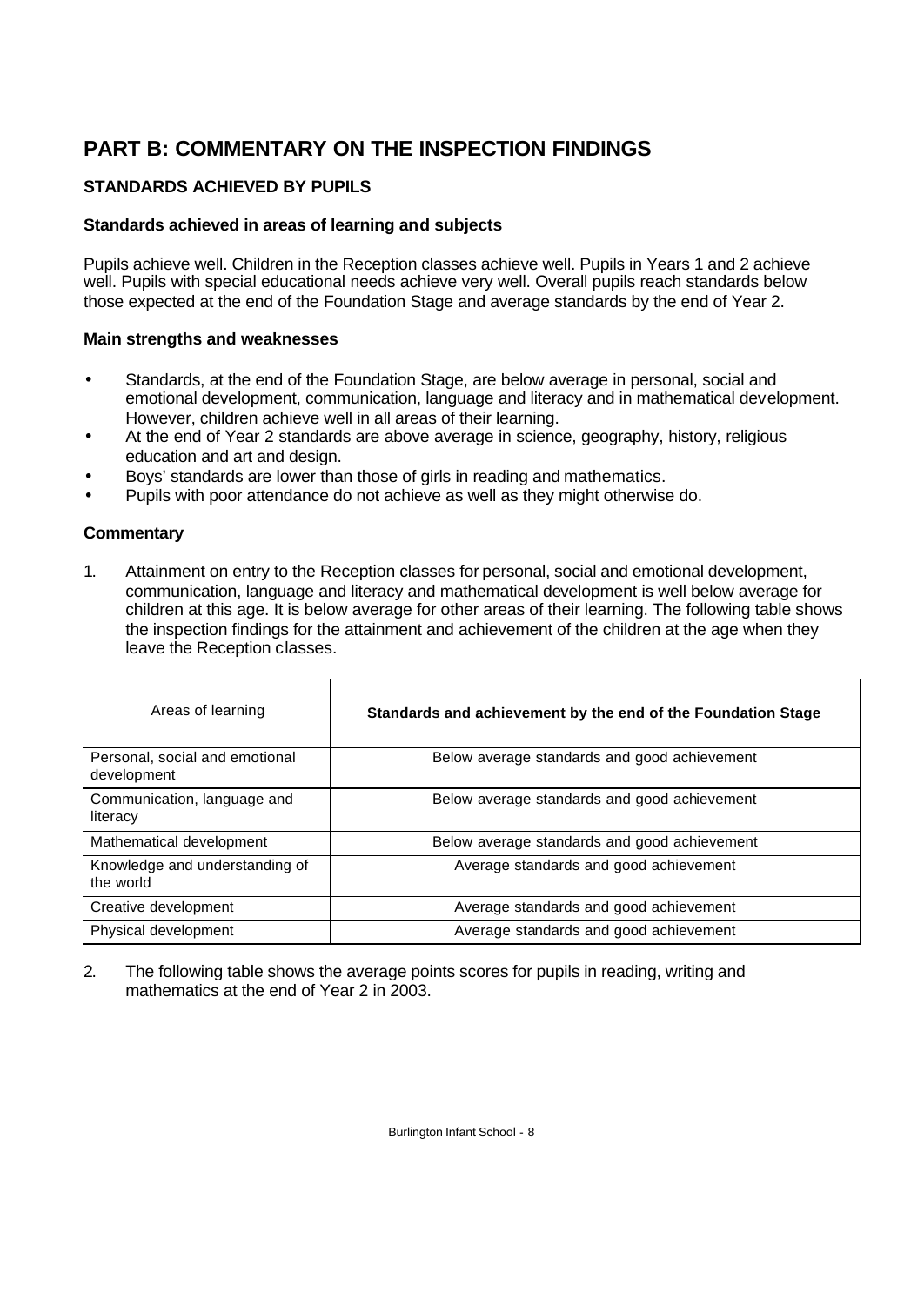| Standards in: | School results | National results |
|---------------|----------------|------------------|
| Reading       | 15.0(15.9)     | 15.7(15.8)       |
| Writing       | 14.3 (13.8)    | 14.6 (14.4)      |
| Mathematics   | 16.0(16.3)     | 16.3(16.5)       |

*Standards in national tests at the end of Year 2 – average point scores in 2003*

*There were 77 pupils in the year group. Figures in brackets are for the previous year* 

- 3. In recent years national tests show that standards in writing, at the end of Year 2, have been average, although they were below average in 2003. Over the last three years tests show standards in writing and mathematics to be below average. When compared with those at similar schools, standards in reading and writing are average and standards in mathematics are above average. The overall trend of results over recent years exceeds that found nationally and improvement since the time of the last inspection is good. This improvement is brought about by good teaching and by the good support provided for lower attaining pupils by teachers and by teaching assistants. Inspection findings show that pupils in Years 1 and 2 achieve well and by the end of Year 2 standards in reading, writing and mathematics are average. This is an improvement on the test results of 2003. This improvement is brought about by good teaching and a successful focus on the improvement of pupils' writing. Boys do not attain as well as girls in reading and mathematics. The school has identified this problem and improvements are evident. Pupils in Years 1 and 2 achieve very well in science, geography, history and art and design and religious education. Standards in these subjects are higher than expected for pupils of this age. Pupils in these years also achieve well in design and technology, information and communication technology (ICT), music and physical education. This is because the school has worked effectively to ensure that opportunities for learning in these subjects are good and enough time is allocated to their development. Pupils with special educational needs achieve very well, many from a very low starting point. This is because these pupils are supported very well by teachers and by teaching assistants. This is particularly true of the progress they make in speaking and listening and their development of their reading skills. Pupils who have poor attendance do not achieve as well as they might otherwise because opportunities for these pupils to learn are restricted.
- 4. The table below shows the inspection findings for the standards attained and achievement of pupils at the end of Year 2. The sampling of subjects, rather than inspection in depth, is indicated by \*. Where this is the case the standards and achievement are those indicated by the available evidence.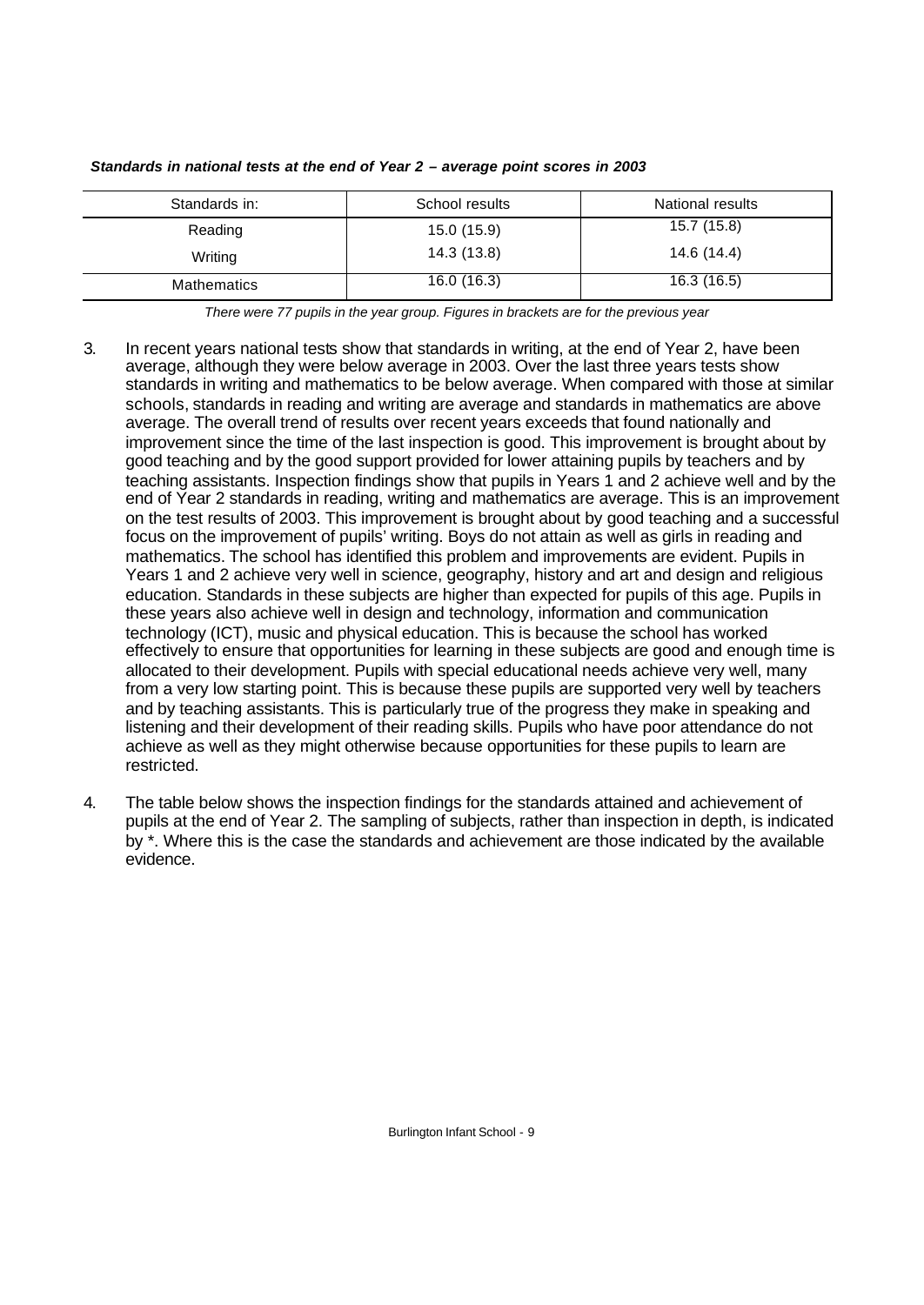| Subject                                               | Standards and achievement by the end of Year 2    |
|-------------------------------------------------------|---------------------------------------------------|
| Reading                                               | Average standards and good achievement            |
| Writing                                               | Average standards and good achievement            |
| <b>Mathematics</b>                                    | Average standards and good achievement            |
| Science                                               | Above average standards and very good achievement |
| Religious education                                   | Above average standards and very good achievement |
| Information and communication<br>technology           | Average standards and good achievement            |
| Geography*                                            | Above average standards and very good achievement |
| History*                                              | Above average standards and very good achievement |
| Art and design*                                       | Above average standards and very good achievement |
| Design and technology*                                | Average standards and good achievement            |
| Music                                                 | Average standards and good achievement            |
| Physical education*                                   | Average standards and good achievement            |
| Personal, social, health education<br>and citizenship | Pupils achieve well                               |

#### **Pupils' attitudes, values and other personal qualities**

Pupils' attitudes, behaviour and their spiritual, moral, social and cultural development are all good. Attendance at the school is poor. Punctuality is satisfactory.

#### **Main strengths and weaknesses**

- The school promotes warm and trusting relationships that contribute to pupils' willingness to learn and their happiness at school.
- Behaviour during lessons and around the school is good with staff expecting high standards.
- The school encourages and develops pupils' self-esteem and confidence.
- The good moral and social provision contributes to good relationships.
- Attendance is well below the national average and strategies to promote attendance require further development.

#### **Commentary**

5. The school works effectively to ensure that pupils have good relationships with each other. They are keen to learn, enjoy lessons and are happy at school. Children in the Reception classes behave well. Teachers know the pupils very well and encourage them to talk about their feelings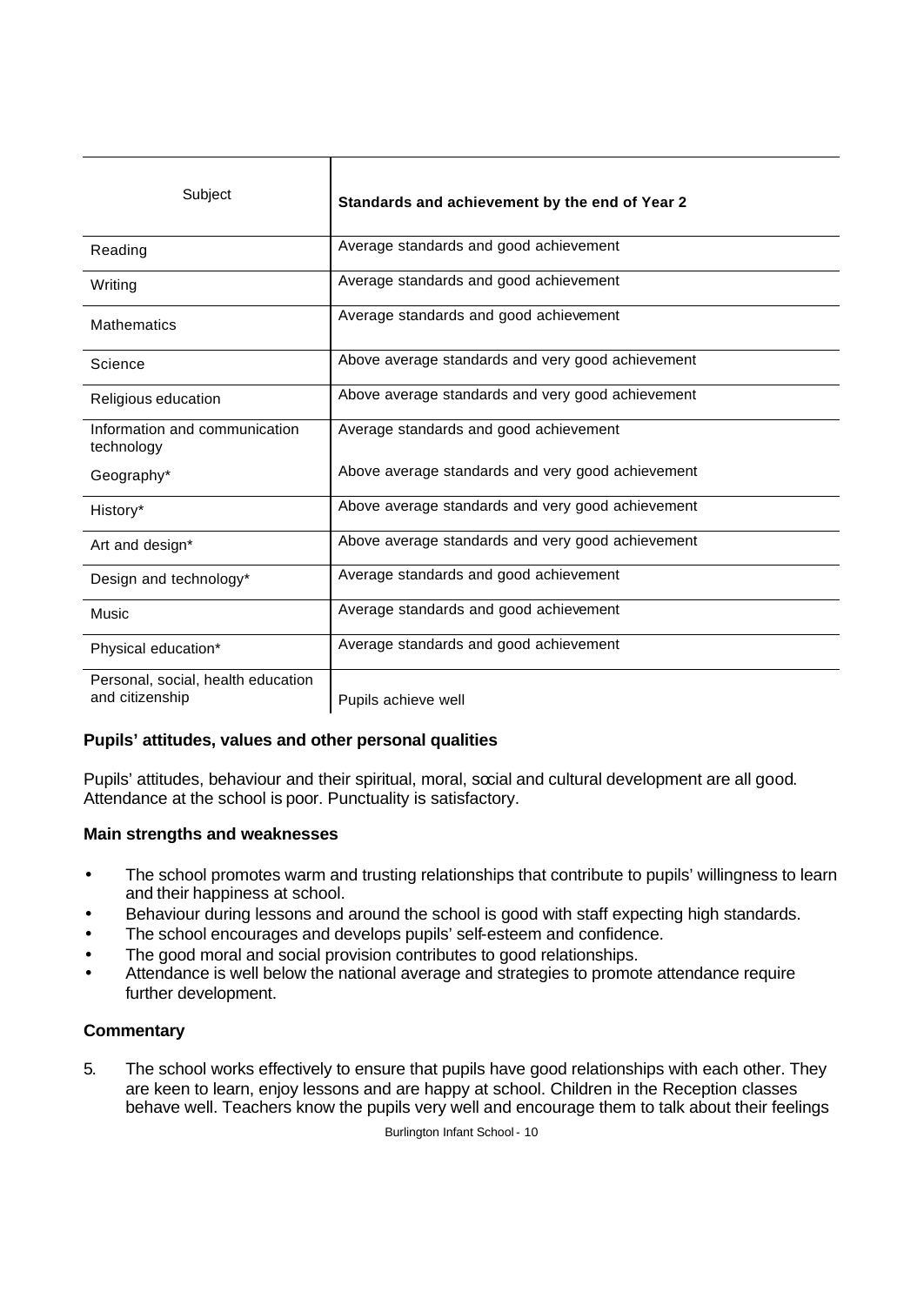during lessons. Because of this pupils feel confident in their relationships and speak openly to all staff. Pupils also value highly the guidance and help they receive from staff.

- 6. Lessons are enjoyable for the pupils and they display good attitudes and behaviour. They are keen and enthusiastic to learn new things. In lessons and around the school all staff expect high standards of behaviour from the pupils. The school's 'Golden Rules' are consistently applied and understood by the pupils. Sometimes minor squabbles occur. However, pupils are generally attentive to each other's needs. They are aware of how their behaviour affects others and most show developing self-discipline. For pupils who do find it difficult to behave well the school provides extra support and, while incidents of bullying do occur, the school responds very well to such occurrences. Pupils are also confident that should any bullying occur it will be handled promptly and effectively by staff. Parents feel that pupils' behaviour is good.
- 7. There are frequent opportunities during lessons and other activities to increase the confidence and self-esteem of pupils and they are eager to take on small responsibilities within the school. The school supports pupils who have problems associated with low self-esteem and confidence levels very well.
- 8. Pupils' spiritual development is supported well through music and through art and design. The school ensures that pupils know the difference between right and wrong and the importance of being honest and fair with each other. Pupils apply these principles well. They also show considerable respect for each other and celebrate each other's successes enthusiastically. Assemblies and personal, social and health education and citizenship lessons provide a good focus for social and spiritual issues. The school has very few pupils from minority ethnic groups and other cultures. However, opportunities for pupils to gain knowledge of other cultures and beliefs are satisfactory. Teachers enable pupils to develop this through listening to music from other cultures and discussing features of other faiths in religious education lessons.
- 9. Attendance is well below the national average. Although pupils achieve well, those who are frequently absent could do even better if their attendance improved. The school feels some of the absence is because of the occurrence of common childhood illnesses and parents taking children on holidays during term time. Certainly this is part of the picture. The home school agreement is good and contains information about the importance of regular attendance. The school also has a firmly worded application form for extended trips abroad during term time. However, there is only a yearly award system to promote regular attendance and little in the way of displays around the school to emphasise the importance of regular attendance. The school's policy for contacting parents if a child is absent is not robust and unexplained absences are not queried on the day they occur.

#### *Attendance in the last complete reporting year 2002/03 (%)*

|               | Authorised absences |               | Unauthorised absences |
|---------------|---------------------|---------------|-----------------------|
| School data   | 6.6                 | School data   | 0.4                   |
| National data | 5.4                 | National data | 0.4                   |
| (primary)     |                     | (primary)     |                       |

| эS  | Unauthorised absences      |     |  |
|-----|----------------------------|-----|--|
| 6.6 | School data                | O 4 |  |
| 5.4 | National data<br>(primary) | 0.4 |  |

# **QUALITY OF EDUCATION PROVIDED BY THE SCHOOL**

The school provides a good quality of education. The quality of teaching and learning is good. The Foundation Stage curriculum is good and the curriculum for pupils in Years 1 and 2 is good. Provision to ensure pupils' care, welfare, health and safety is good. The school's links with parents are good and links with the community are very good. Links with other schools are excellent.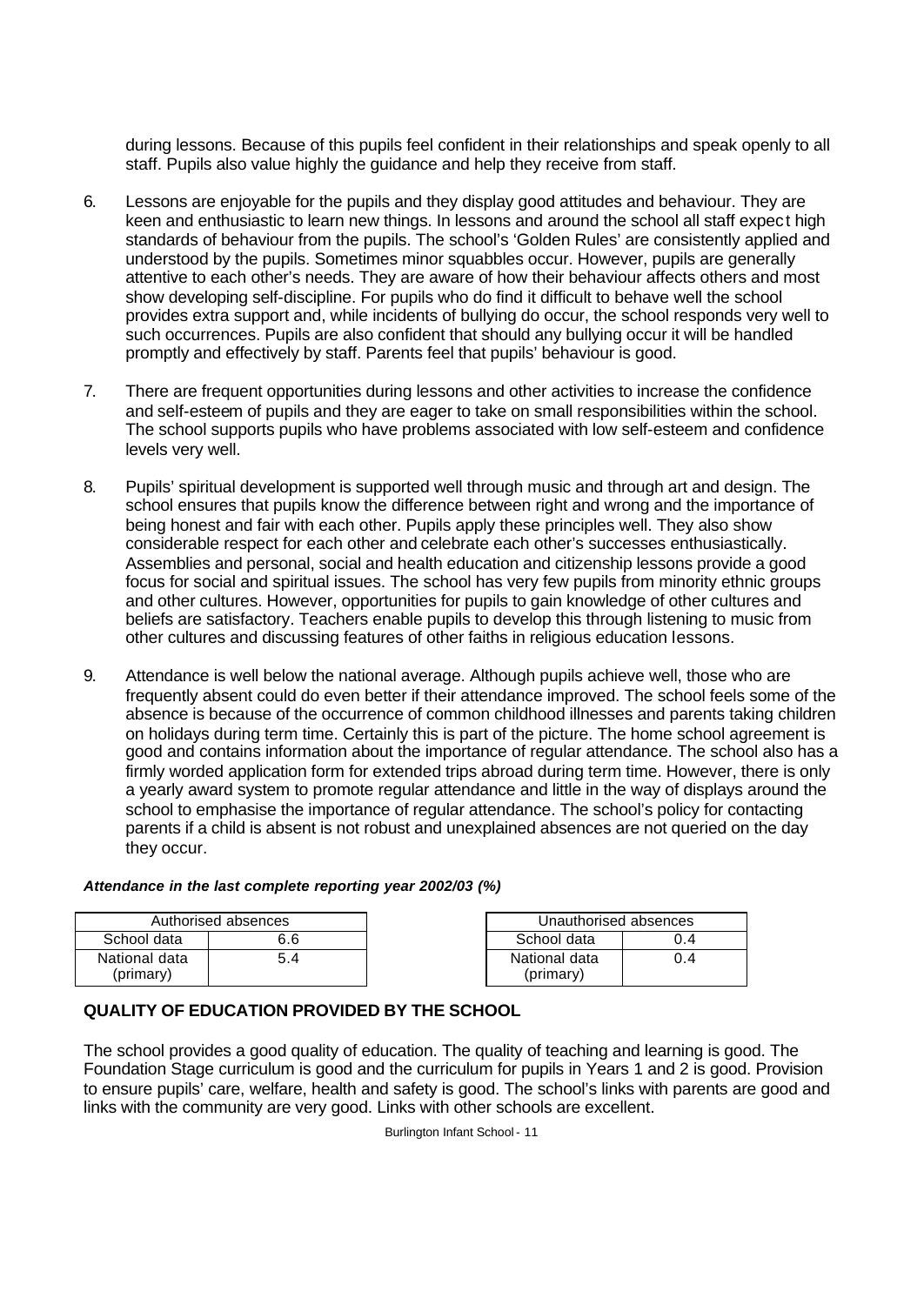# **Teaching and learning**

Teaching and learning are good. Arrangements to assess pupils' attainment and progress are good.

### **Main strengths and weaknesses**

- Teachers plan lessons well.
- Teachers insist on good behaviour and challenge pupils well with activities that are matched well to pupils' abilities and that promote good learning.
- The teaching and support provided for pupils with special educational needs are very good.
- The contribution made to pupils' learning and progress by teaching assistants is very good.

## **Commentary**

#### *Summary of teaching observed during the inspection in 30 lessons*

| Excellent | Very good | Good                    | Satisfactory | Jnsatisfactory | Poor | Very poor |
|-----------|-----------|-------------------------|--------------|----------------|------|-----------|
| (3%)      | 10(33%)   | (37%)<br>$\overline{ }$ | 8(27%)       |                |      |           |

*The table gives the number of lessons observed in each of the seven categories used to make judgements about lessons; figures in brackets show percentages where 30 or more lessons are seen.*

- 10. Teachers plan lessons well. The content of lessons is matched well to the range of abilities in each class, including lower and higher attaining pupils and those with special educational needs. Consequently pupils are challenged well. Teachers apply the principles advocated by the National Strategies for Literacy and Numeracy well. As a result standards in these subjects are improving, especially the standard of pupils' writing. Very good teaching was seen in English, science and religious education and some excellent teaching in personal, social and health education and citizenship. These lessons captured pupils' interest very well and were typified by very good pace, encouragement and celebrations of good work. This led to very enthusiastic responses by pupils and an eagerness to learn that ensured their progress, in these lessons, was very good. Parents and pupils think that teaching is very good. Pupils are very appreciative of the support and guidance they receive from their teachers.
- 11. Teachers insist on good behaviour. Pupils, in turn, respond well and behave well in lessons. They are interested in their work and are enthusiastic learners. They co-operate well and help each other when they work together. They also sustain their efforts well when working on their own. These good levels of motivation are based on the recognition by teachers of when pupils are doing well and on the celebration of pupils' achievements. Pupils say they enjoy their lessons and greatly appreciate the support that teachers provide for them.
- 12. The contribution made to pupils' learning and progress by teaching assistants is very good. The teaching and support provided for lower attaining pupils and pupils with special educational needs are very good. The needs of these pupils are met well during lessons. For example, teachers phrase and target questions carefully so that all pupils are involved in discussions. Pupils with special educational needs achieve very well and make very good progress when they are taught by teaching assistants in small groups.
- 13. Arrangements to assess pupils' attainment and progress are good. This applies to most subjects, and arrangements to assess attainment and progress are very good in subjects such as science,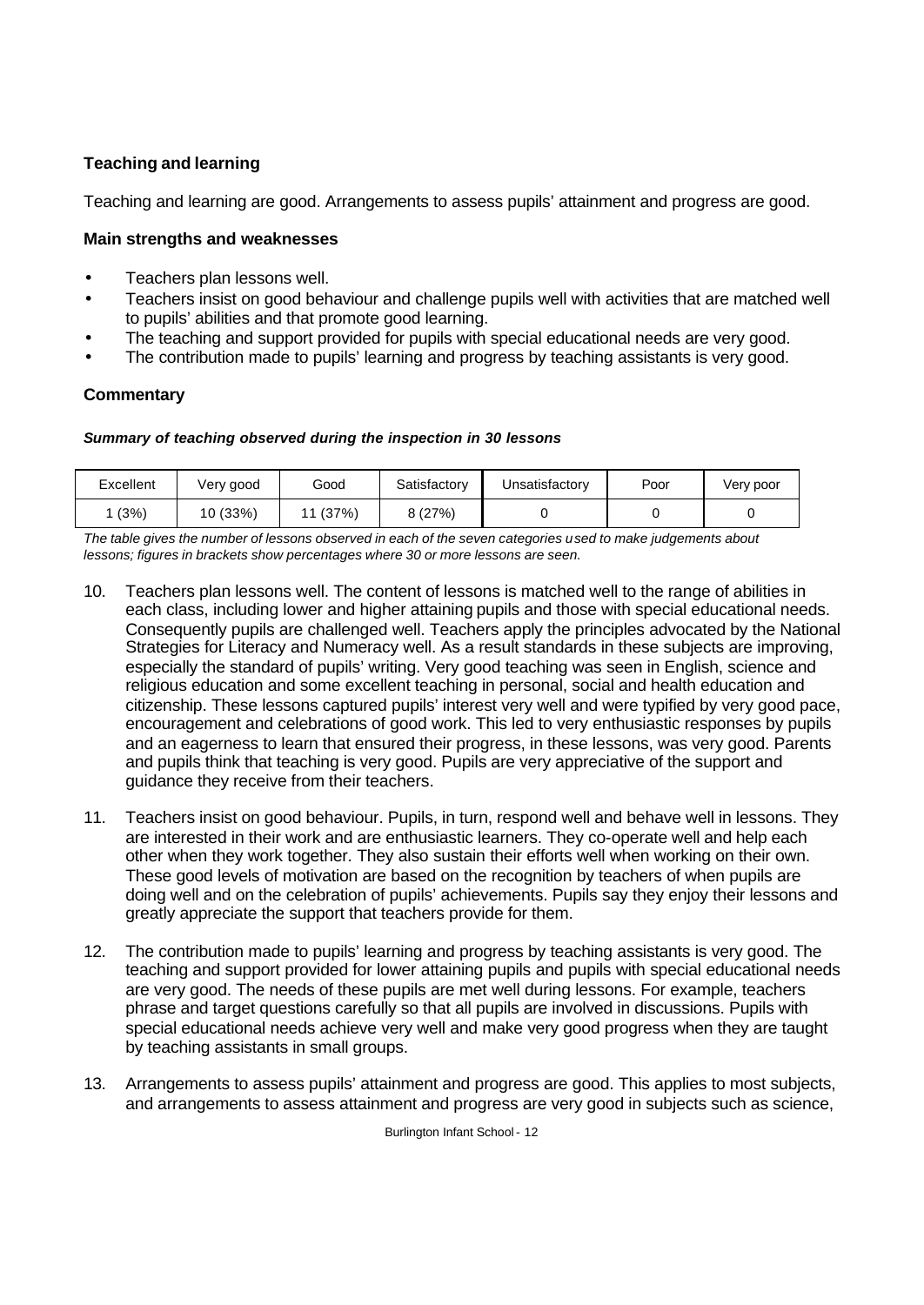geography and history. Teachers make good use of the information they gain from making assessments to plan the next stages of their teaching. For example, they have responded effectively to improve the lower attainment of boys in writing and mathematics. They also ensure that pupils are fully aware of how they are getting on and of what they need to do to improve. The marking of pupils' work provides pupils with helpful guidance about how to improve.

#### **The curriculum**

The curriculum is good. The very good enrichment experiences are a significant strength of the school. The accommodation and resources for learning are very good.

#### **Main strengths and weaknesses**

- The curriculum has been reinvigorated through the school's commitment to the 'Creative' Contexts' initiative, ensuring all subjects are covered well.
- There is good commitment to innovative development, particularly in literacy, numeracy and the humanities.
- The high quality team of support staff is very skilled.
- Provision for personal development and citizenship is a strength, and is linked well to the very good provision for pupils with special educational needs.
- The accommodation is very good and very well maintained.
- There is a very good range of extra-curricular activities and participation in sport is excellent.
- The number of computers in the school limits the ICT curriculum.

## **Commentary**

- 14. *'*Creative Contexts' sums up the school's innovative approach to developing the curriculum, helping pupils to achieve well in subjects such as art and design, geography, history and music. The intensive support given to the development of literacy and numeracy, in partnership with the local education authority advisory team, is very good and is helping to improve standards. The curriculum for children in the Reception classes is good. Teachers throughout the school reinforce pupils' learning successfully, linking subjects and including opportunities for assessment. This is clearly evident in literacy, numeracy, science, history and geography, and owes much to the farsighted vision of the Assistant Headteacher. For example, displays throughout the school verify how the outside environment is brought into the classroom and work is celebrated from every corner of the building.
- 15. Personal development and citizenship are promoted effectively through lessons, assemblies and frequent class discussions. Relationships are built upon a mutual respect that encourages pupils to be supportive of each other. A good example, that effectively prepares pupils for later life is the weekly 'Bookfriends' session, which welcomes pupils from the junior school to help pupils to read. Pupils look forward to these weekly sessions which are supported very well by teachers and teaching assistants.
- 16. The school places great values on outdoor education and ensures that all pupils have access to a good range of visits. Inspiring visitors such as artists, dancers and sports professionals add another dimension to the curriculum for pupils. The strong programme of after-school activities inspires pupils' enthusiasm for learning. These activities are very well attended and promote a love for the creative and performing arts and for sport. The school promotes healthy lifestyles very well, through its emphasis on healthy eating and participation in sport. Parents feel the school's extra-curricular provision is very good.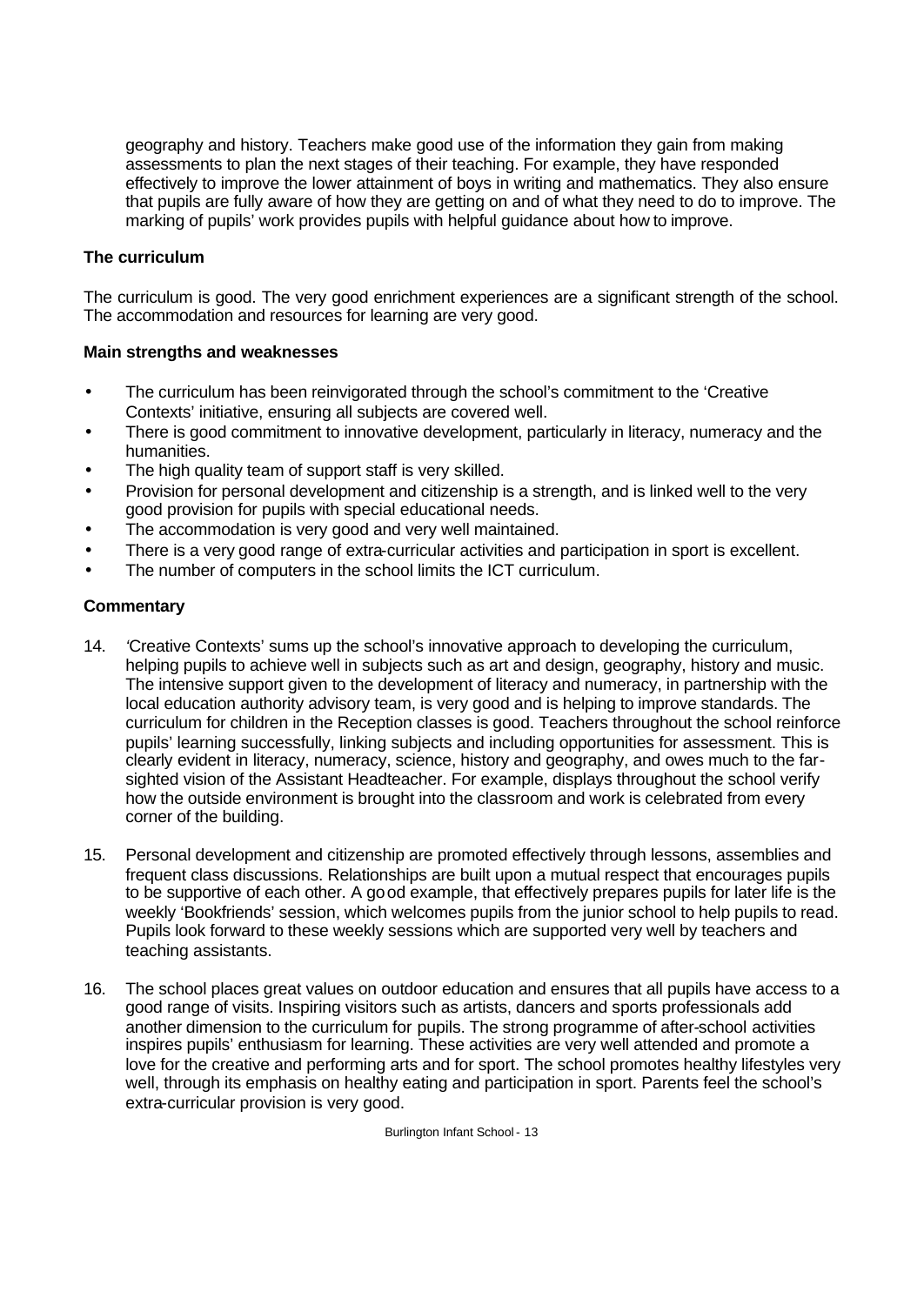17. The match of teachers to the curriculum is good. Use of specialist teachers, such as the music teacher, who visits each week, supports pupils' learning well. The school has invested wisely in a good number of teaching assistants. These members of staff make a very good contribution to pupils' learning and especially to the learning of lower attaining pupils and those pupils who have special educational needs. The accommodation is very good, with some excellent features. The maintenance and cleanliness are of the highest order. Resources for learning are good, particularly the new books that have enhanced the literacy curriculum. Out-dated computers have been replaced, but there is more updating to be done. The teachers work wonders with the available equipment, but often pupils have to wait until they can try out their skills later in the week, following introductory lessons. The interactive whiteboards are a boon and are impacting very well on pupils' participation in lessons. The school grounds are being imaginatively developed to provide an environment that is used well for creative play and to support pupils' learning during science, geography and physical education lessons.

#### **Care, guidance and support**

The provision for the pupils' care, welfare and safety is good as are the support, guidance and advice that the school provides to the pupils. The school ensures that very good attention is paid to the pupils' views.

#### **Main strengths and weaknesses**

- Pupils' concerns and views are important to the school;
- The school is a trusting, calm and happy environment based on very good relationships;
- Pupils with special educational needs receive very good support.
- Health and safety issues are addressed well.

#### **Commentary**

- 18. The school has established a 'School Circle', that is a simple form of a school council. This is a natural development from the class-based discussion groups, where pupils are very confident in their relationships with adults and speak freely about their feelings and views about the school. The pupils are very proud of their 'friendly bench'. Even the youngest children talk about why the 'friendly bench' is there and the good opportunities it provides for them to find friends and to discuss their problems. The school values the pupils' views and they are encouraged to make suggestions via the school's suggestion box.
- 19. The school's good ethos ensures that pupils are able to learn and develop because they feel safe and happy. All staff work effectively to ensure that relationships with pupils are based on trust and understanding. Consequently, pupils have confidence in approaching staff if they have any concerns. Pupils are very well known to the staff who respond to pupils' problems with sensitivity and gain their trust and confidence. Teachers and other staff maintain a careful overview of how pupils are progressing. They ensure well that pupils are well informed about how they are getting on, both in terms of their work and their personal development.
- 20. Pupils with special educational needs are supported very well. Teachers and teaching assistants plan work very carefully to match their capabilities and to address the targets in their individual education plans. For example, the school provides considerable extra staffing to enhance their learning in all numeracy and literacy lessons. The school identifies and provides well for gifted and talented pupils in English, mathematics and sport. However, it does not yet identify such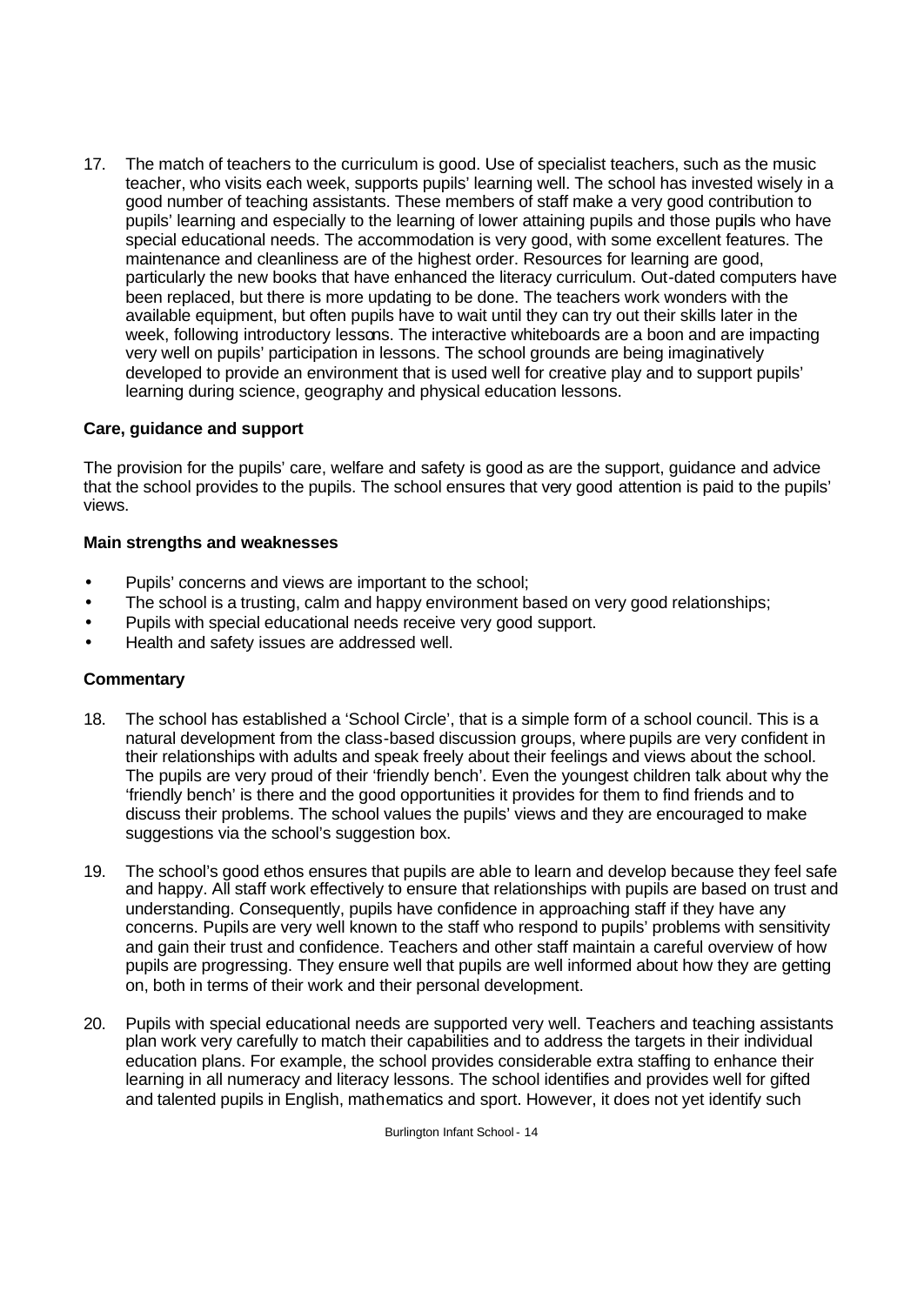pupils in the arts or music.

21. Health and safety requirements are addressed well. Thorough, termly, inspections are undertaken by the headteacher and the site manager, who is also a governor of the school. Children with specific health problems are well known to staff. There are periodic first aid courses for staff and they are trained well in these matters. The many trips out of school that enhance provision well are fully risk assessed and documented. All teachers have received child protection training. However, there is a need for fully updated child protection training for other staff.

#### **Partnership with parents, other schools and the community**

The school has established excellent links with other schools and very good links with the community. Links with parents are good.

## **Main strengths and weaknesses**

- Excellent links with other schools ensure a smooth transition for pupils.
- The school's links to the community are very beneficial to pupils.
- Links with parents are good, with the school seeking their views.

#### **Commentary**

- 22. The school has excellent links with the adjacent pre-school and junior school. Arrangements to ensure the smooth induction and transition of pupils are very good. The close collaboration of governors and the very good partnerships between subject co-ordinators ensure that there are strong and effective working relationships between the schools. The school is also a successful member of the local education authority's transition project to ensure continuity between Key Stages 1 and 2.
- 23. The school has very good links with the wider community that successfully broaden the horizons of pupils. The school makes good use of the local community including farmers, the lifeboat station, museums, theatre, coastguard rescue and Hull Rugby League Club to enhance pupils' learning. The very good links with the nearby priory and the Harvest Festival assembly help to show pupils the richness of their community.
- 24. Parents have very supportive views about the school and the school seeks their views through questionnaires, regular newsletters and a very informative website. Parents support the Friday family assemblies and attend the termly parent evenings in good numbers. Parents support fundraising events and many are welcomed into the school to assist in reading and other activities.
- 25. The reports parents receive on their children's progress are informative and very personal to the child. The reports contain clear information on how well children are achieving.

#### **LEADERSHIP AND MANAGEMENT**

The leadership and management of the school are good. The headteacher provides good leadership. Governance is very good.

#### **Main strengths and weaknesses**

The headteacher is held in high esteem by the community.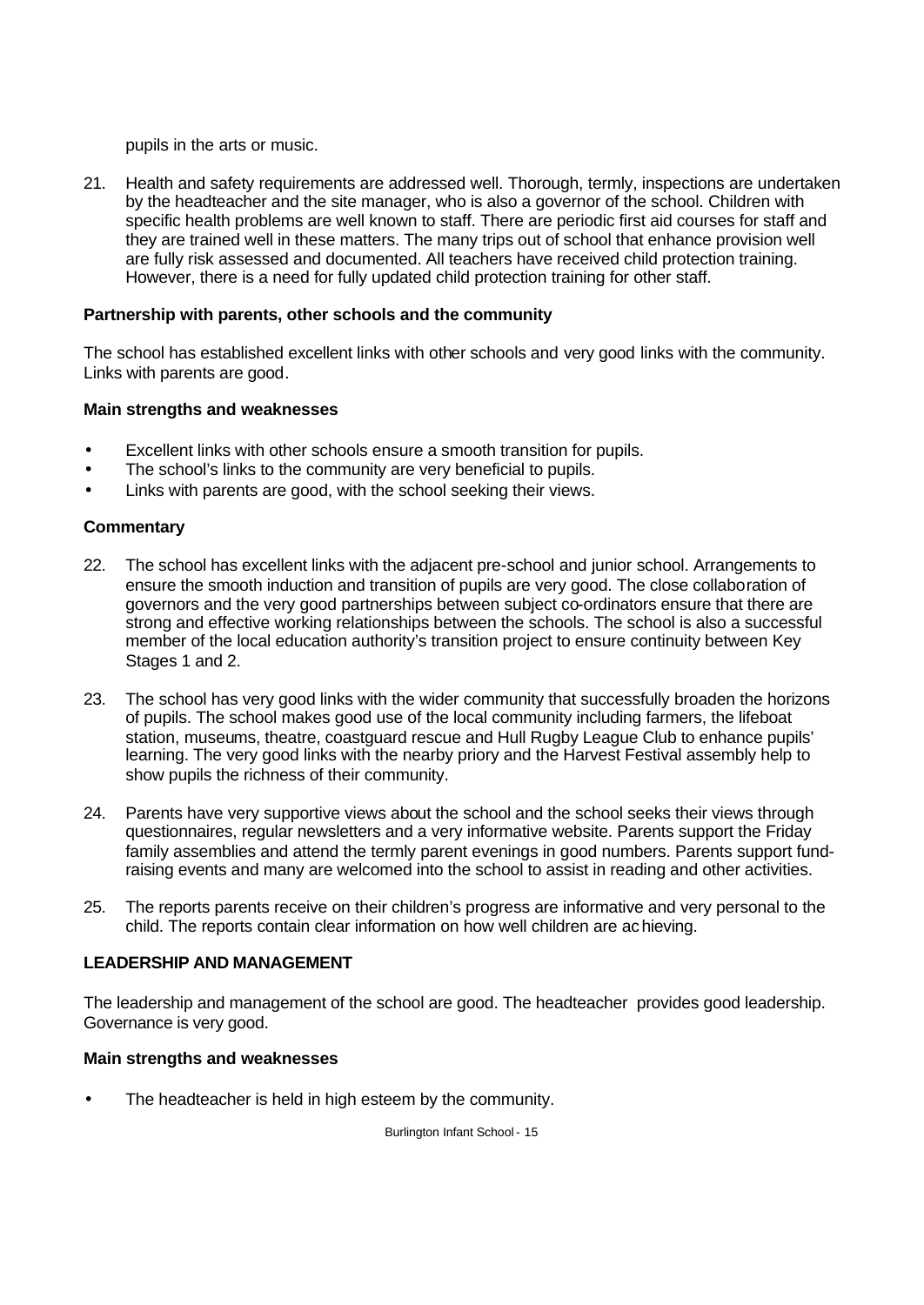- Governors have a very good understanding of the strengths and weaknesses of the school.
- Planning for improvement is good and is linked well to the use of resources, which is efficient and effective.
- Senior managers and subject co-ordinators do a good job and the work of the co-ordinator for special educational needs is very good.
- Financial management is efficient and effective.

# **Commentary**

- 26. The headteacher was absent through illness at the time of the inspection. It is a tribute to his leadership and that of the acting headteacher and the assistant headteacher that the school runs so well during the headteacher's absence. The headteacher is highly regarded by the community served by the school for his caring and supportive approach towards staff, parents and pupils. His efforts are appreciated by all. The headteacher also sets the tone for everything the school does, based on the philosophy that the school will 'Try to give every pupil the best three years of their life'.
- 27. The governing body is led very effectively by the chair. Governors meet all the statutory duties required of them. The school has a good policy to support race equality and this is monitored fully by governors. Governors have a very good knowledge of the school's strengths and weaknesses and are involved well in planning for improvements. All governors have a subject responsibility and their work is linked very effectively with that of subject co-ordinators. Regular meetings are held involving governors and subject leaders with their counterparts in the adjoining junior school. In this respect the work of the governor for literacy and of the special educational needs governor is excellent. Subject co-ordinators also provide good support for other teachers and many have developed schemes of work for their subjects that give good guidance and enable the requirements of the curriculum to be met well. The leadership and management of special educational needs are very good. The special educational needs co-ordinator ensures that records are up to date and that very good support is available to address pupils' needs.
- 28. The financial management of the school is good. Governors and the headteacher work effectively, in partnership, to ensure that resources are used well to meet the identified needs for development. These needs are set out clearly in the school improvement plan. This document is very well thought out and easy to understand. It shows clearly how the most important areas for improvement will be addressed. Governors also work effectively to ensure that the principles of best value are applied well to the purchase of services and resources. The school provides good value for money.

#### **Financial information**

#### *Financial information for the year April 2003 to March 2004*

| Income and expenditure $(E)$ |         | Balances (£)                        |       |
|------------------------------|---------|-------------------------------------|-------|
| Total income                 | 603,063 | Balance from previous year          | 12890 |
| Total expenditure            | 585,385 | Balance carried forward to the next | 6946  |
| Expenditure per pupil        | 2601    |                                     |       |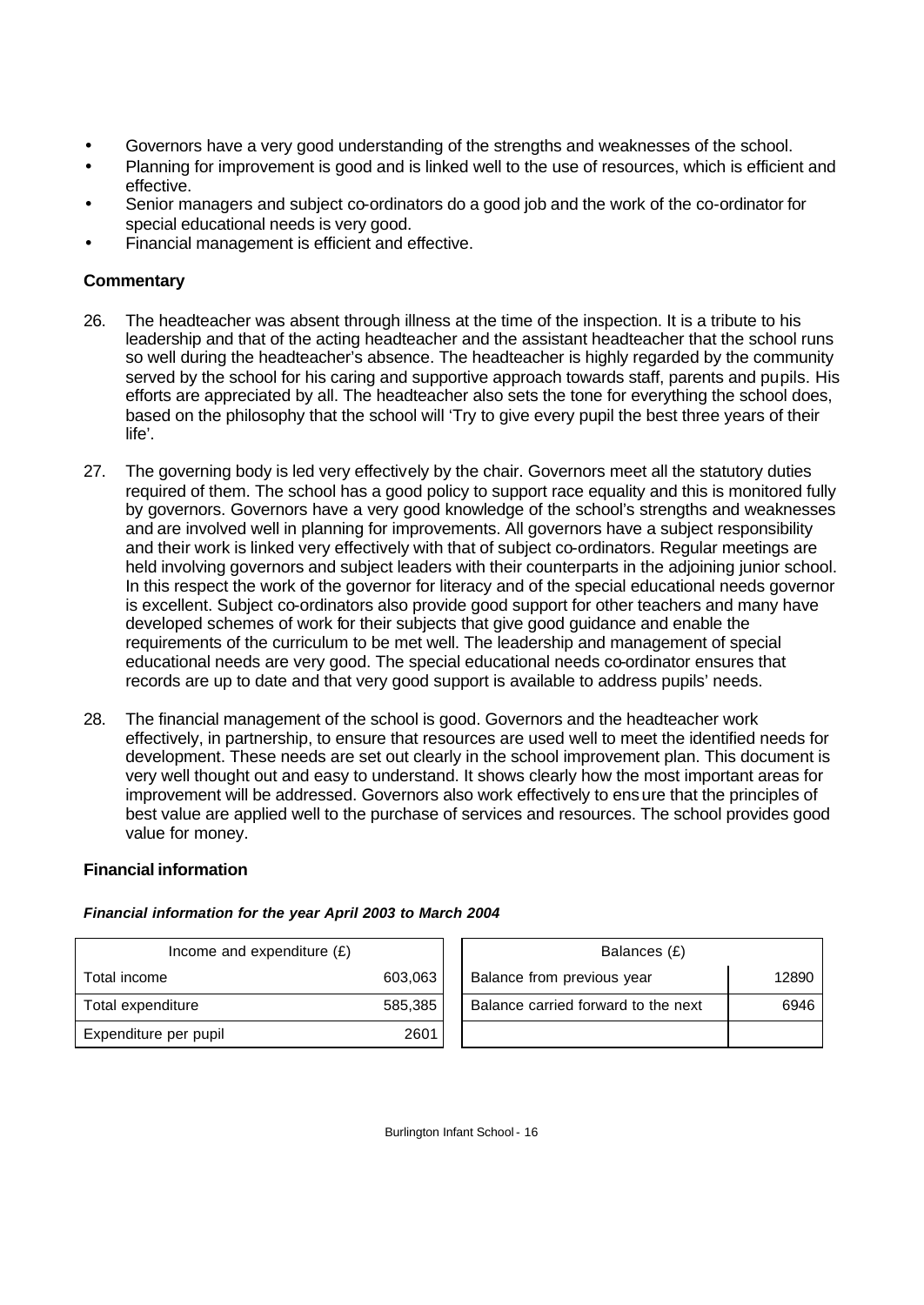# **PART C: THE QUALITY OF EDUCATION IN AREAS OF LEARNING AND SUBJECTS**

# **AREAS OF LEARNING IN THE FOUNDATION STAGE**

Provision for the Foundation Stage is **good**.

### **Main strengths and weaknesses**

- Children achieve well in all areas of their learning.
- Standards in personal, social and emotional development, communication, language and literacy and mathematical development are below average, although achievement in these areas of learning is good.
- Teachers provide children with a good range of opportunities for development in each area of their learning.
- Children with special educational needs receive very good support.
- Teachers do not always explain to children, with sufficient clarity, what they expect them to do.
- Teachers assess children's attainment and progress thoroughly.
- Links with the pre-school group, housed on the school site, are excellent.

# **Commentary**

- 29. Attainment on entry to the Reception classes for personal, social and emotional development, communication, language and literacy and mathematical development is well below average for children at this age. It is below average for other areas of their learning. By the end of the Reception year attainment is below that expected in personal, social and emotional development, communication, language and literacy and mathematical development. Attainment in knowledge and understanding of the world, creative development and physical development meets that identified by the early learning goals for this age group. Children achieve well in all areas of their learning.
- 30. The quality of teaching and learning is good. Teachers plan effectively to meet the needs of children of all abilities and the provision for those with special educational needs is very good. Occasionally teachers do not explain, with sufficient clarity, what they expect children to do. This means that children are sometimes confused when they begin to work independently. The contribution made by teaching assistants to children's learning is good. Their contribution is very good in supporting children with special educational needs. However, there are times when teaching assistants do not contribute fully to opportunities to support the needs of children during whole-class teaching sessions and when children's behaviour is unsatisfactory.
- 31. The management and leadership of the Foundation Stage are good. The assistant headteacher who co-ordinates planning and curriculum has provided guidance, which, when used in partnership with other teachers, ensures children have a good range of experiences in each area of their learning. Arrangements to assess children shortly after they start in the Reception classes and to assess their attainment and progress whilst they are in the Reception classes are good. The information gained from these assessments is used well to plan the next stages of children's learning. Assessments of children at the time they leave the Reception classes are thorough and accurate. Arrangements for children to settle into the Reception classes and links with the preschool group, housed on the school site, are excellent. Links with parents are good and teachers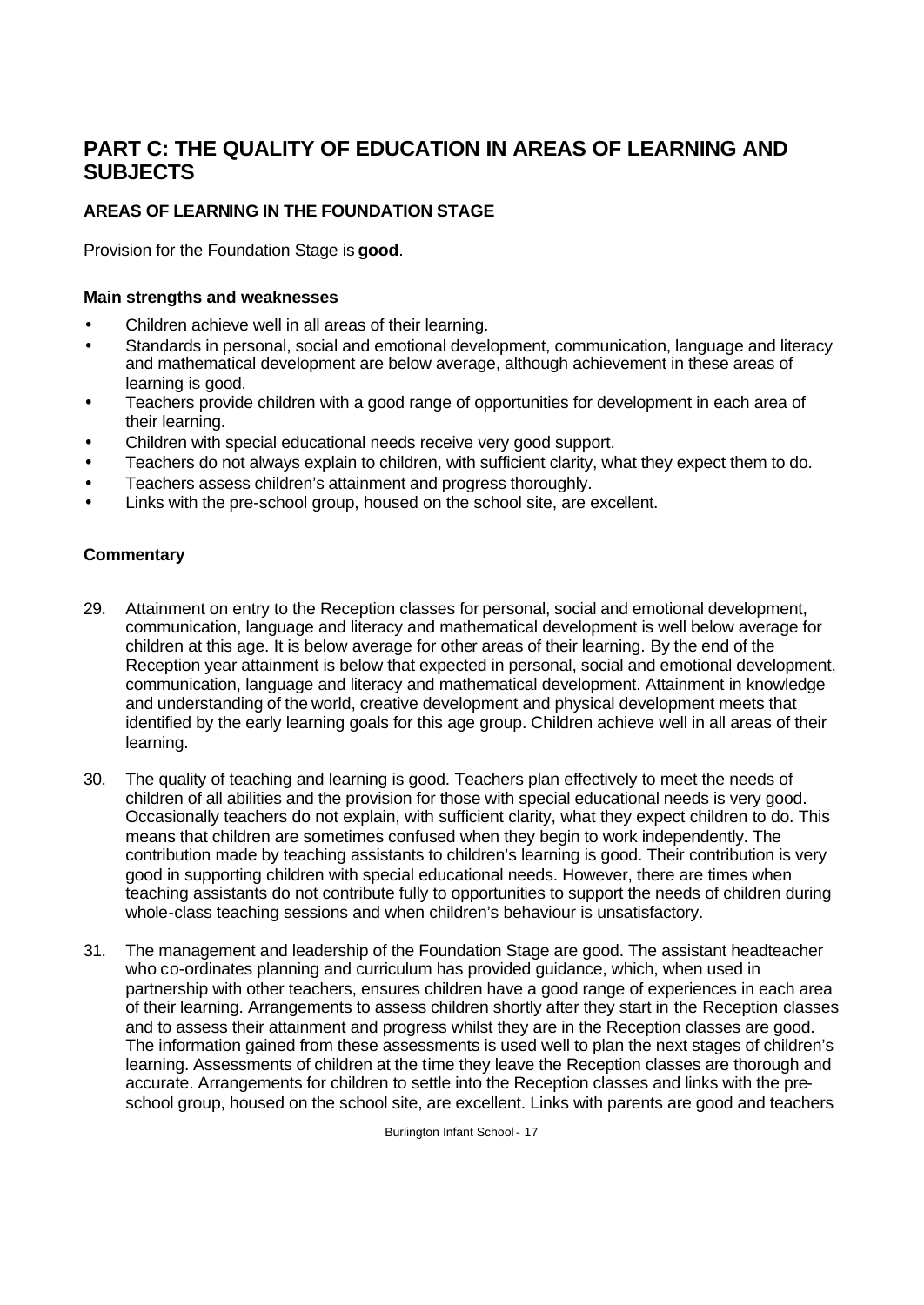work effectively to ensure that parents are well informed about how well their children are getting on. A weakness in provision at the time of the last inspection was the lack of opportunities for outdoor play. This feature of provision is now good. However, standards are not as good as they were at the time of the last inspection. This is because attainment on entry is now well below average in important areas of learning.

## **PERSONAL, SOCIAL AND EMOTIONAL DEVELOPMENT**

Provision in personal, social and emotional development is **good**.

#### **Main strengths and weaknesses**

- Children form good relationships and help each other in their learning.
- Higher attaining children work independently and collaboratively very well.
- Teachers manage instances of poor behaviour well.

#### **Commentary**

- 32. Teaching and learning are good and children achieve well. When they are involved in discussions or answering questions children usually listen carefully and answer thoughtfully. Occasionally lower attaining children become distracted and teachers work hard to regain their attention.
- 33. Children are usually friendly and kind towards each other. They are tolerant of the occasional poor behaviour of other children. Teachers use discussions well to reinforce good behaviour and help children to understand the importance of developing good relationships. Sometimes children do not behave as well they should. Teachers usually manage this unsatisfactory behaviour well, but a minority of children are not sufficiently good at managing their own behaviour. Higher attaining children work well independently and collaboratively, although many lower attaining children need more constant supervision.

#### **COMMUNICATION, LANGUAGE AND LITERACY**

Provision in communication, language and literacy is **good**.

#### **Main strengths and weaknesses**

- Initial letter sounds and combinations of letter sounds are taught well.
- The speaking, listening and writing of some lower attaining children are weak.
- Higher attaining children are developing good writing skills.

#### **Commentary**

- 34. Teaching and learning are good. Achievement is good. Teachers provide good opportunities for children to learn the sounds made by letters and the combination of letters. However, progress for many lower attaining children is slow and they find it hard to transfer their knowledge of letter sounds into their early writing skills. Some do not speak clearly and others lack confidence when they speak.
- 35. Children enjoy listening to stories. Higher attaining children talk enthusiastically about the stories they know and make sensible deductions based on looking at the illustrations in story books. Lower attaining children struggle to do this. There are good opportunities for children to develop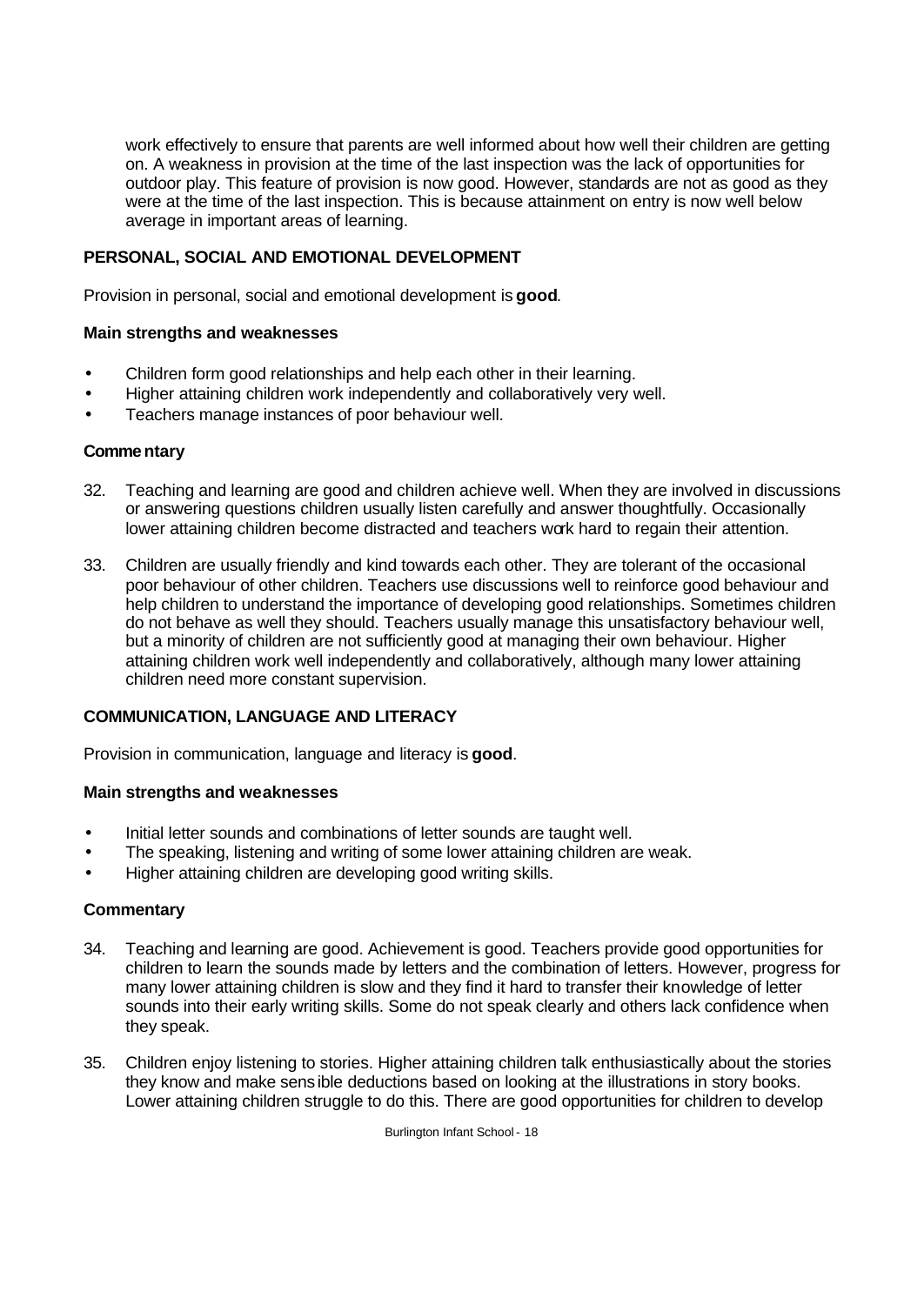their early writing skills and many are beginning to form letters legibly. Higher attaining children write short sentences and explain what they have written very well.

## **MATHEMATICAL DEVELOPMENT**

Provision in mathematical development is **good**.

#### **Main strengths and weaknesses**

- Children's counting skills are developing well.
- Lower attaining children often write numbers wrongly.

#### **Commentary**

36. Teaching and learning are good. Achievement is good. Children's counting skills are developing satisfactorily and higher attaining children count quickly and correctly to numbers in excess of 100. Teachers and teaching assistants reinforce this learning well by using questions that ask children to explain how they arrive at the answers they give. Children can also count correctly in twos and tens. However, lower attaining children find this hard. Children have a good grasp of what is likely to happen at different times during the day, but few can recognise the time on various types of clock. Teachers are responding to this by drawing children's attention to the classroom clock at various times throughout the day. The ability of higher attaining children to write numbers correctly is developing well, but some lower attaining children often reverse digits or write numbers back to front. Children's use of correct mathematical language is developing well and many recognise simple two-dimensional shapes, describing their properties, such as the number of sides of a triangle, accurately.

#### **KNOWLEDGE AND UNDERSTANDING OF THE WORLD**

Provision in knowledge and understanding of the world is **good**.

#### **Main strengths and weaknesses**

- Teachers provide children with good learning opportunities.
- Children use computers to assist their learning.

#### **Commentary**

37. Teaching and learning are good and achievement is good. There are very good opportunities for children to work with building materials and construction kits. They make things from a range of materials, such as when they make clocks from card and split pins when they are learning to tell the time. Children are using computers with increasing confidence and enjoy using painting and drawing programs. Some can type their name and print out their writing. Teachers make very good use of the recently installed interactive whiteboards to introduce children to features of ICT. These are also used very well to support children's mathematical development. Children's scientific knowledge is developing well and they know about the parts of plants and the sequence of plant growth. Higher attaining children can name many parts of the human body correctly. They are very aware of what is needed for a healthy diet and know how this helps them to grow. The school is working effectively to make children aware of other cultures and beliefs.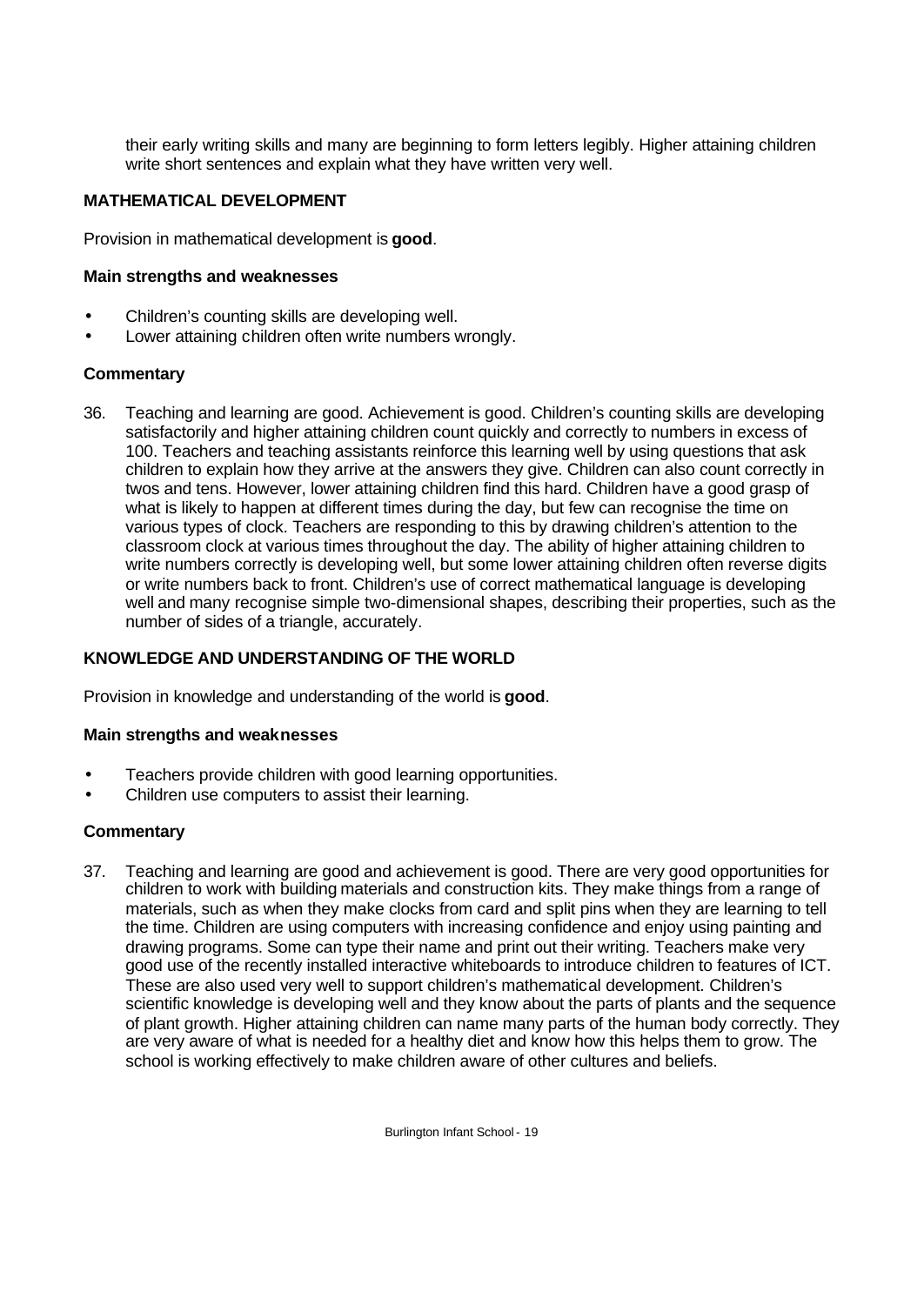## **PHYSICAL DEVELOPMENT**

Provision in physical development is **good**.

#### **Main strengths and weaknesses**

- The provision for outdoor play is good.
- Teachers provide children with good learning opportunities.

#### **Commentary**

38. Teaching and learning are good and teachers provide a good range of opportunities for children to develop their physical skills. Children achieve well. The outdoor play area is very safe and is used well to support children's development in all areas of learning. Children respond well and show good awareness of each other when they play games, such as 'Stuck in the Mud' and 'What time is it Mr Wolf?' Children move with good control, often running quickly and changing direction safely. Higher attaining children are good at throwing and catching balls and bean-bags. There are good opportunities to use implements, such as pencils, paint brushes, scissors and modelling tools, and children do so safely and with increasing precision.

#### **CREATIVE DEVELOPMENT**

Provision in creative development is **good**.

#### **Main strengths and weaknesses**

• Children respond well to the good range of learning opportunities and achieve well.

#### **Commentary**

39. Teaching and learning are good and children achieve well. Children enjoy singing and do so well. Teachers provide good opportunities for children to listen to music and children comment thoughtfully about how the music makes them feel. There are good opportunities for children to paint, draw, and make things using a good range of materials. Children respond well to these opportunities. Higher attaining children eagerly discuss the quality of their work and make thoughtful comments about its quality. Teachers also provide children with good opportunities to use their imaginations though role-play. The majority of children respond very well to these opportunities.

#### **SUBJECTS IN KEY STAGE 1**

#### **ENGLISH**

Provision in English is **good**.

#### **Main strengths and weaknesses**

- Good teaching leads to good achievement which has improved this year, particularly in writing.
- Very good assessment procedures are linked to very good planning for the next stage of each pupil's learning.
- The current focus on speaking and listening is leading to improving standards.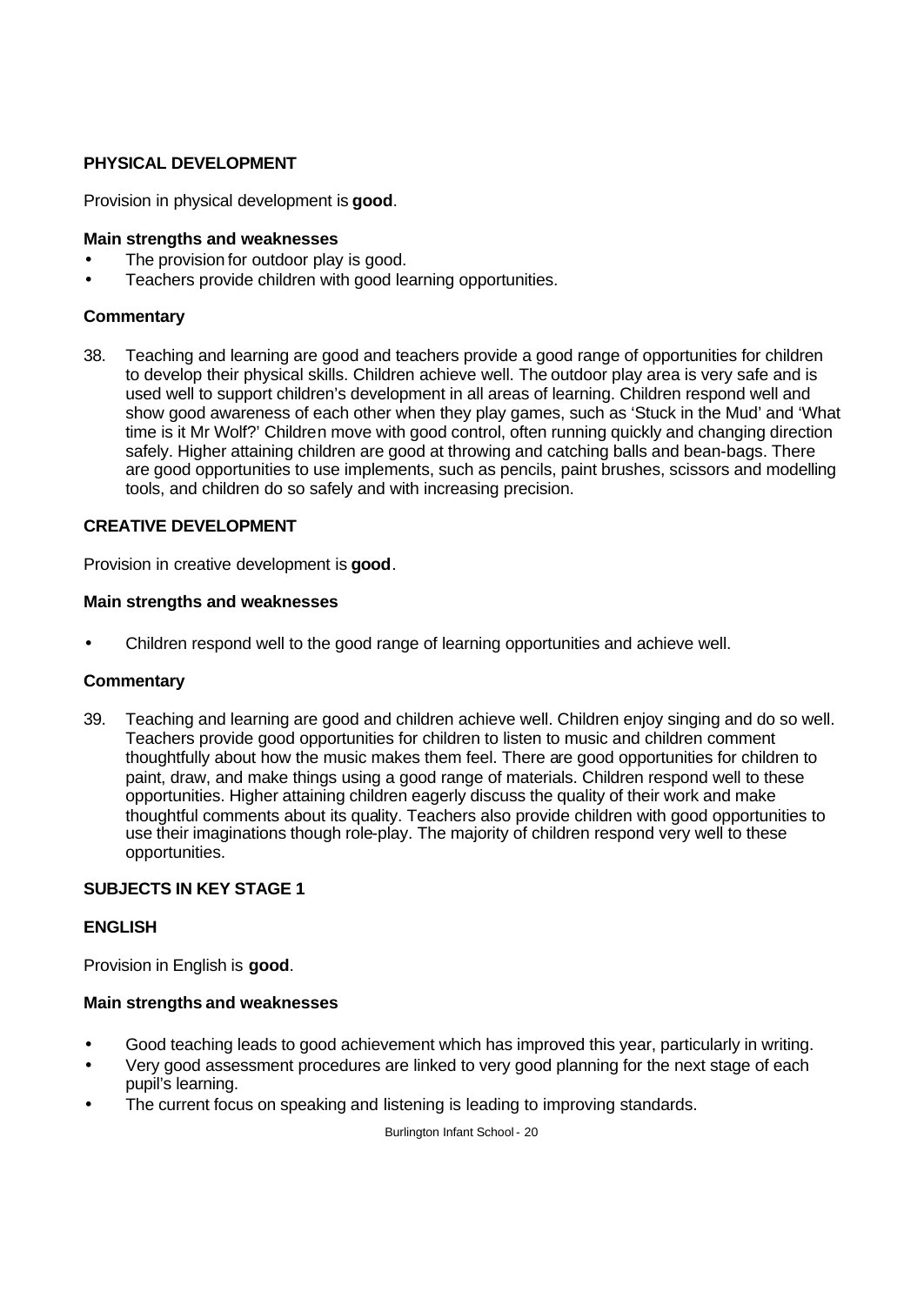- Standards in reading have improved.
- The leadership of the subject is very good and ensures that the curriculum is very well planned.

# **Commentary**

- 40. Inspection findings show that standards are now average in speaking and listening and reading, and slightly above average in writing because of the very thorough assessments in place. They are clearly linked to targets and all teachers work effectively to ensure that pupils make good progress in writing. Achievement in reading is good, and for higher attaining pupils, very good. The school is very good at moving pupils from a below average starting point to the expected level for their age. Pupils with special educational needs are supported very well and make very good progress. Achievement in writing has now begun to exceed this level and achievement in writing lies between good and very good when individual work is tracked. The overall trend since the time of the last inspection is above the national trend and improvement since that time is good.
- 41. Achievement and teaching are good in reading and speaking and listening because teachers engage the pupils very well through exciting approaches, such as role-play and discussions that emphasise speaking and listening and promote good learning. The methods they choose are often inspired. For example, in an excellent citizenship lesson, in Year 1, which aimed to develop empathy, the teacher (Barnaby Bear) rolled the ball to the teaching assistant (Percy Penguin) which led to an argument. All of the pupils were completely engrossed in the drama and suggested ways of resolving the conflict. This is a good illustration of the importance given to creative approaches and shared decision-making.
- 42. Standards in reading are improving because of the good quality support given to pupils and the good provision of homework. There are some very reflective book reviews from pupils in Year 2. Teaching is good because teachers focus on developing pupils' understanding through spoken language, visual representation, and role-play. Support staff are committed to raising standards and work together with teachers effectively. Reading is the skill that lags slightly behind the other two skills for the boys. The focus has been on inspiring boys to read. This is proving to be successful and there is a good bank of 'boy-friendly' reading material. The reading of pupils with special educational needs is developing very well from their very low starting point on entry to the school. These pupils make very good progress when their learning is supported by teaching assistants and they are taught in small groups.
- 43. The leadership of the subject is a strength because of the very good links between the subject leader, the nominated governor, and the key staff member from the junior school. This promotes continuity and an understanding of each school's role in the raising of standards. Much has been achieved in enriching the curriculum without losing the rigour of the efficient systems that underpin it. ICT is used well to support teaching and the interactive whiteboards are used well.

# **Language and literacy across the curriculum**

44. Speaking skills, together with drama, reading and writing are used regularly and effectively across the curriculum to extend learning in subjects such as numeracy, science, history and geography.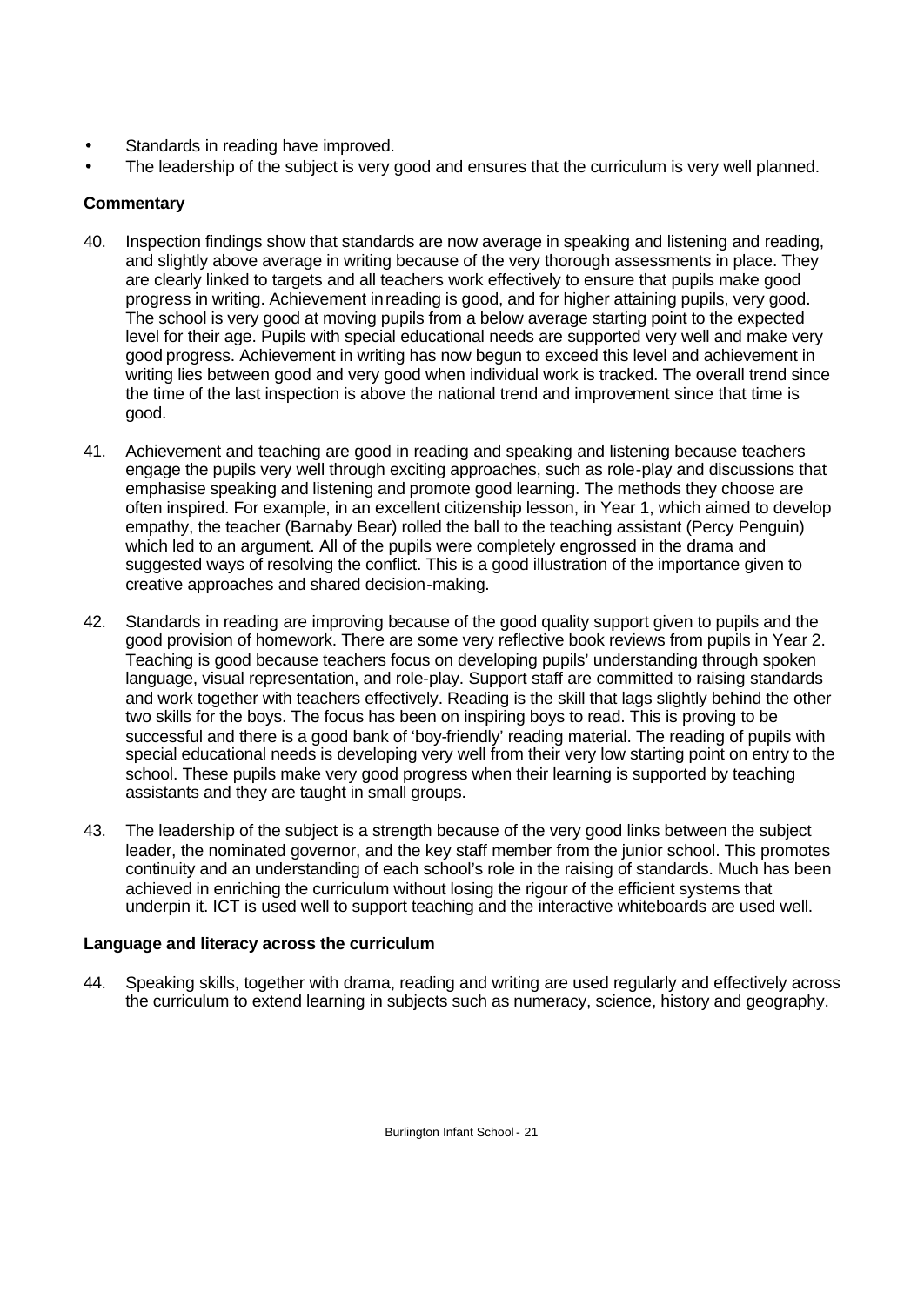# **MATHEMATICS**

Provision is **good**.

#### **Main strengths and weaknesses**

- Teaching and learning are good.
- Achievement is good, but girls do better than boys overall.
- The high quality of resources and displays in classrooms improves the quality of learning.
- Teachers develop mathematical skills well in other subjects.

## **Commentary**

- 45. Pupils are achieving well and nearly all reach at least the standard expected for their ages by the end of Year 2. This represents good progress from their below average standards at the beginning of Year 1. Pupils with special educational needs achieve very well. This is because of the very effective support they receive and the school's successful drive to raise the standards of lower attaining pupils. Girls achieve better than boys overall, but teachers are narrowing the gap by successfully addressing this variation from the national pattern.
- 46. Leadership and management of the subject are good. Standards have improved since the 2003 national tests. The overall trend in standards exceeds that found nationally and improvement since the last inspection is good. Thorough training enables teachers to use the National Numeracy Strategy well to meet the needs of pupils of varied abilities. Pupils work hard and enjoy mathematics because, in most lessons, teachers make learning challenging and fun. For example, in a very lively Year 2 lesson about time, pupils worked faster and faster to meet the increasing challenges set. They began to ask the teacher to set 'really hard' and then 'extremely hard' ones. Teachers know their pupils and the topics very well and ensure that pupils experience successful learning. Exercise books are full of ticks and praise because pupils get nearly all their sums right. Books also show how good standards of presentation help them to develop orderly mathematical thinking. Thorough marking and assessment also help teachers to match work closely to pupils' individual understanding. Teachers encourage pupils to learn naturally and easily by giving them lots of chances to talk to each other and to the whole class to explain what they are doing.
- 47. Teachers usually use questions well to encourage learning. However, they sometimes rely too much on pupils with their hands up, rather than directing questions to individuals. Effective use of high quality resources is an important example of good practice common to all lessons. Good quality displays of mathematical language help pupils to learn, remember and use key mathematical words and ideas. Big electronic whiteboards in many classrooms enable teachers to use very good quality and highly stimulating software. A well-designed, 'flower shop', role-play area encouraged pupils in a Year 2 class to use mathematical language realistically. Pupils use real coins to learn the mathematics of money. They also develop number skills quickly and securely through using the very good range of counting equipment.

#### **Mathematics across the curriculum**

48. Teachers' skilled engagement of pupils in using mathematics in other subjects effectively supports their good achievement in mathematics lessons. For example, pupils use their counting skills well in science and geography.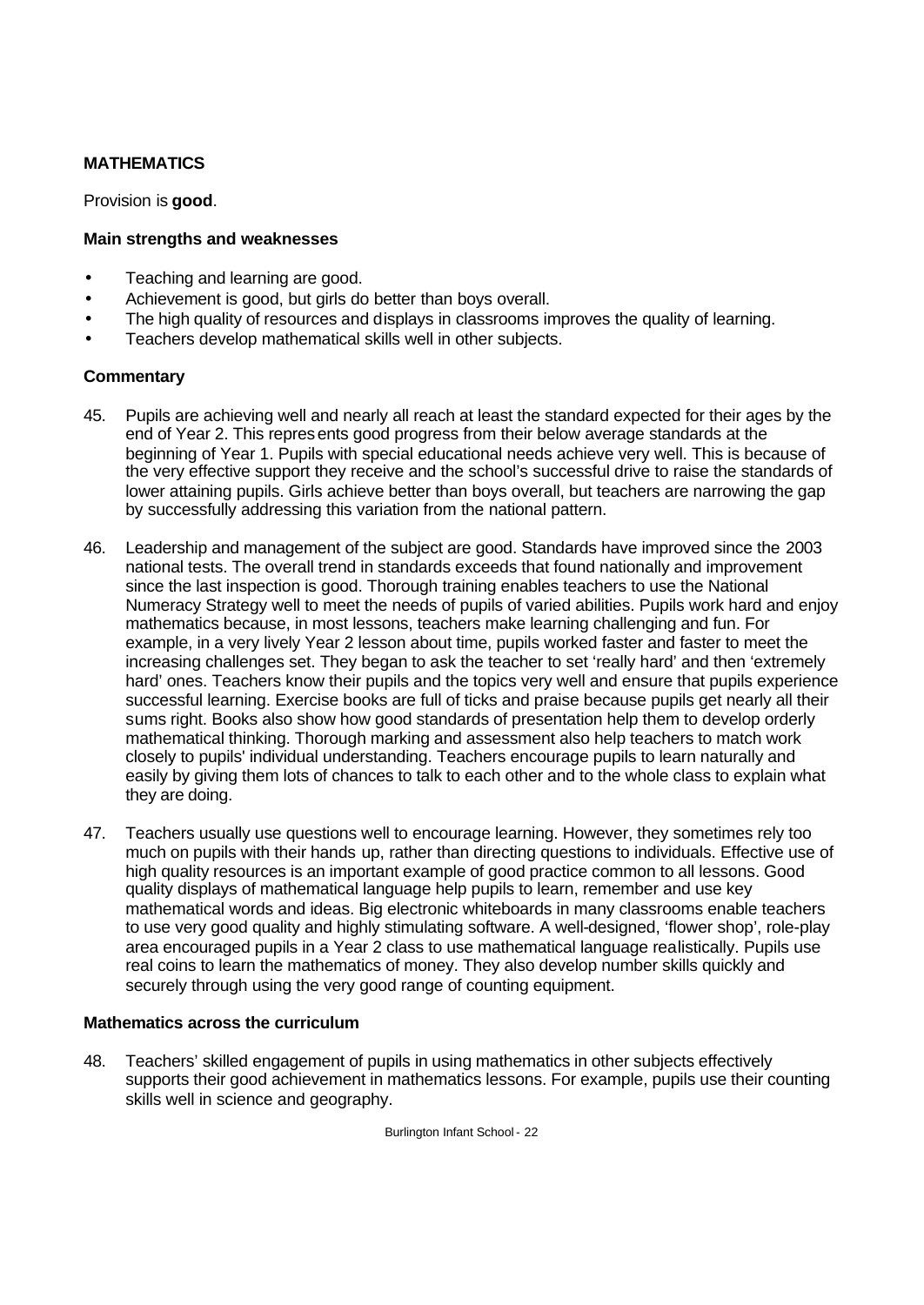# **SCIENCE**

Provision in science is **very good**.

### **Main strengths and weaknesses**

- Standards by the end of Year 2 are above average and pupils achieve very well.
- The quality of teaching and learning is very good.
- The coverage of the science curriculum is very good.
- The leadership and management of the subject are very good.

## **Commentary**

- 49. Inspection findings show that by the end of Year 2 attainment in science is above average and pupils achieve very well. Pupils with special educational needs also achieve very well. This is because they are supported very well in lessons by teaching assistants. The main reason why standards are above average is because the quality of teaching and learning is very good and the coverage of the science curriculum is also very good. Standards are currently the same as they were at the time of the last inspection.
- 50. Teachers use the introductory part of lessons very well to explain to pupils what they are going to learn. They also use questions very skilfully to involve all pupils in discussions about their previous learning and to enable pupils to make predictions about what might happen during their investigations. This approach does much to help pupils develop their speaking and listening skills. Pupils' writing skills are also supported well by the very good guidance they receive about how to record their scientific investigations. Pupils respond to this guidance very well, writing accurately about their predictions, the apparatus they use and about the outcomes of their investigations.
- 51. In a very good Year 2 lesson pupils were inspired to learn about animals in their local environment. The teacher provided an excellent range of resources for research, including books and access to the Internet. Pupils looked carefully at snails through magnifying glasses and commented thoughtfully about the characteristics of the animals. They handled the animals with great care and sensitivity and were thrilled to look closely at the way they moved. Pupils' learning and their gains in knowledge during this lesson were very good.
- 52. The management and leadership of the subject are very good. The co-ordinator has produced a very good scheme of work. This ensures that all sections of the National Curriculum for the subject are covered well. This applies particularly to the provision of opportunities for pupils to apply their scientific skills and knowledge during well-planned, exciting and interesting investigations. Pupils' learning in science is also supported very well by a very good range of posters and displays around the school. Pupils' work in science is assessed thoroughly and the information teachers gain from making assessments is used very well to plan the next stages of pupils' learning.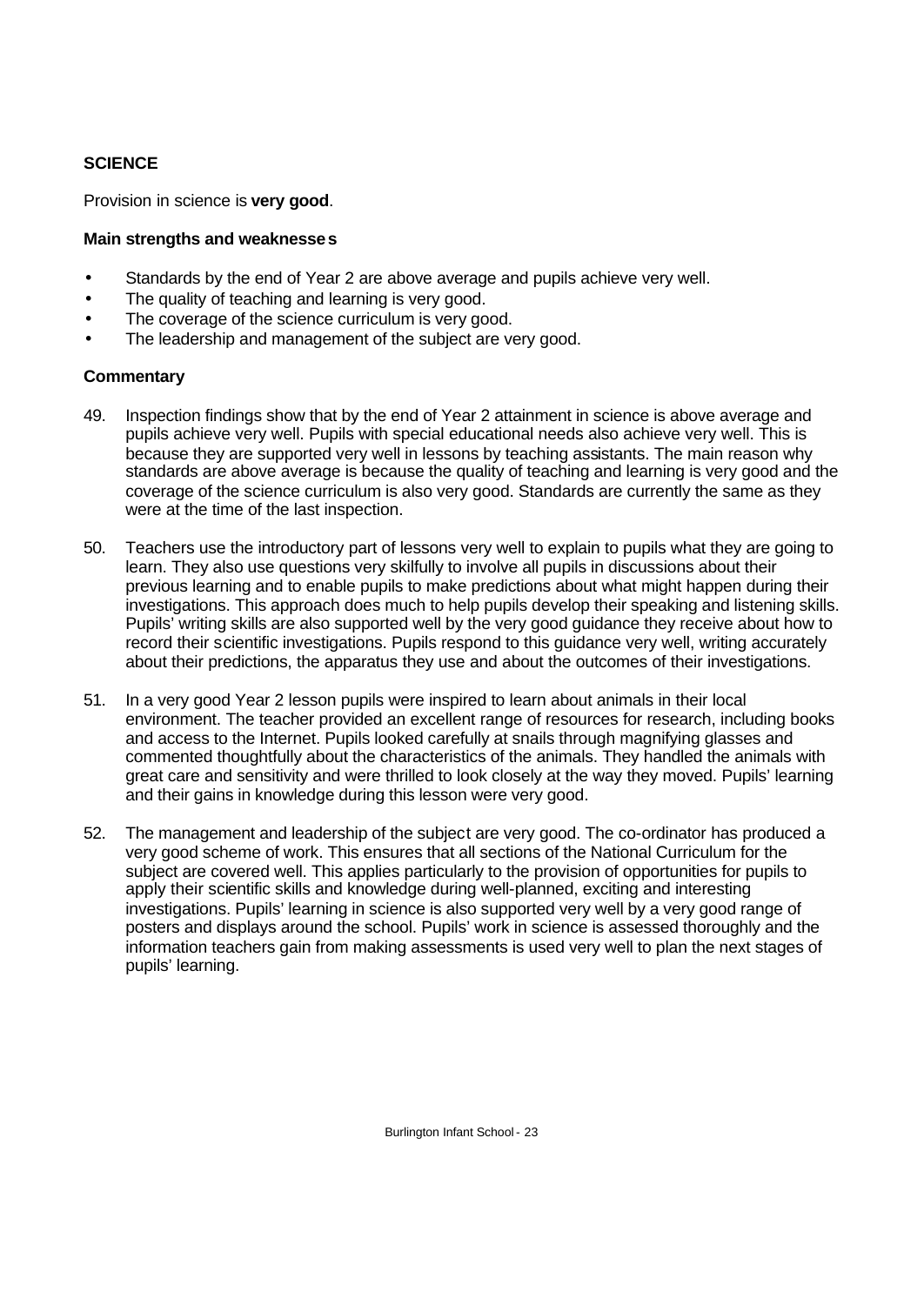# **INFORMATION AND COMMUNICATION TECHNOLOGY**

Provision in information and communication technology (ICT) is **satisfactory**.

### **Main strengths and weaknesses**

- Creative teaching approaches lead to standards that are in line with expectations.
- The quantity and accessibility of the interactive whiteboards in classrooms are having a beneficial impact on the breadth of the curriculum.
- Learning is sometimes hindered by technical difficulties, which have been a barrier to improvement.
- Satisfactory assessment procedures are in place, but this is an area for further development.
- Sometimes teachers' planning does not focus sufficiently on the needs of higher attaining pupils.

#### **Commentary**

- 53. Standards in ICT are similar to those expected in Year 2 and pupils' achievement is good. This is not as good as at the time of the previous inspection when standards were above average. Like their peers, pupils with special educational needs achieve well. This is because these pupils are supported well by teachers and by teaching assistants. Some aspects of provision have improved, such as the use of interactive whiteboards in six classrooms.
- 54. Teaching and learning are good. Pupils in Year 1 correctly identify everyday devices and machines that can be controlled and others that cannot. They recognise that ICT provides a very accessible source of information. Pupils in Year 2 enter, save and retrieve information, use painting and drawing programs to enhance their art work, and provide instructions for toys that can be programmed, to the level expected for pupils at this age.
- 55. Teachers have all had recent training in ICT and have a good understanding of the programs used. Satisfactory use is made of laptop computers in lessons, but technical hitches have restricted development. Learning objectives are clearly defined by teachers and shared with pupils. Pupils are asked to evaluate their work, and where classrooms have interactive whiteboards these are used well to judge whether lesson objectives have been met. Learning is hindered when pupils have to wait to practise their skills because, inevitably, the time allocated for practice is never enough when there are so few computers available. This creates a lot of additional work when teachers want to use all the computers together, as happens on Fridays at the weekly computer club. In the best lessons the pace is brisk and learning is broken down into manageable steps. Skilful questioning fully involves pupils in their own learning and support is well targeted at those who need it most. Positive attitudes and good behaviour are important factors in pupils' achievement in lessons. However, the level of challenge for higher attaining pupils is not always sufficient.
- 56. The leadership and management of ICT are satisfactory. The headteacher has effectively managed the setting up of the new interactive whiteboards and the training of staff has been led by the school's two leading literacy teachers. The co-ordinator has a realistic overview of standards because of her direct involvement in the weekly computer club. She monitors planning and checks that all aspects are being taught. The school is seeking to develop a more streamlined form of recording assessments, although satisfactory assessment procedures are in place.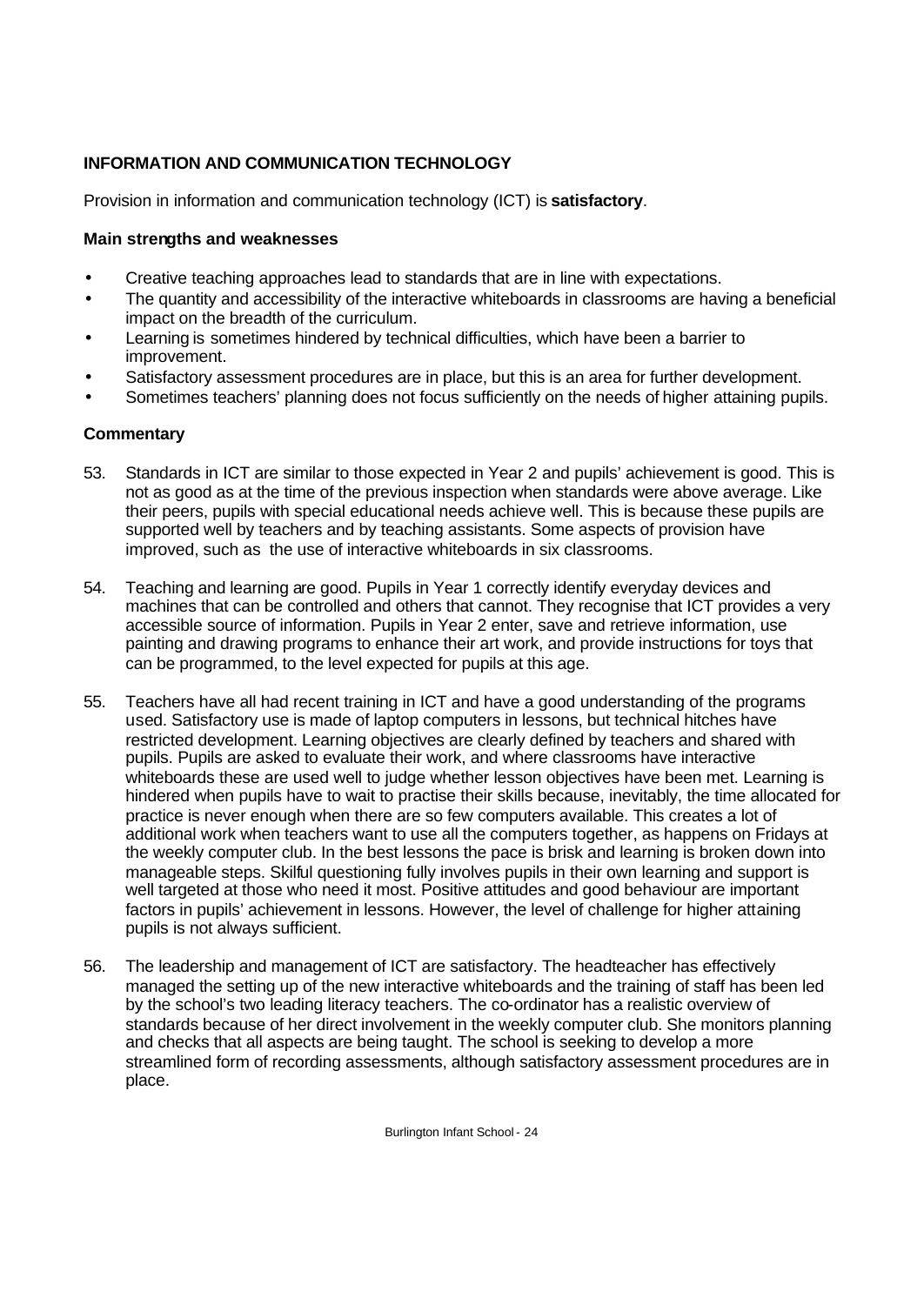#### **Information and communication technology across the curriculum**

57. The use of ICT to support pupils' learning in other subjects is satisfactory. The level of access for pupils to computers is limited by the number of upgraded computers available in classrooms. Literacy skills are improved by the pupils' growing proficiency in word processing and by the use of programs to improve their skills in reading and spelling. Pupils use CD-ROMs well for personal research in subjects and for other activities, such as data handling in science.

## **HUMANITIES**

Not enough lessons were seen to make overall judgements on provision and standards for geography and history.

## **Religious education**

Provision is **good**.

## **Main strengths and weaknesses**

- Very good teaching enables pupils to learn and understand each topic well.
- Lessons make good contributions to pupils' personal development.

## **Commentary**

- 58. Very good leadership and management have enabled teachers to maintain the above average standards previously reported and pupils achieve very well. By the end of Year 2, most pupils' understanding of religion exceeds that expected in the Humberside Agreed Syllabus. Pupils, including those with special educational needs, achieve very well. This is mainly because of the very good, sensitive relationships between teachers and their pupils.
- 59. The quality of teaching is very good. Teachers use and extend pupils' speaking and listening skills well to broaden and deepen understanding. For example, Year 2 pupils understood many different meanings of the words 'precious' and 'valuable' through a very well led class discussion. Teachers give pupils full opportunities to explore and share their own experiences before introducing new knowledge of the Christian and Jewish faiths. For example, a Year 1 teacher created high levels of interest in the special qualities of places of worship by first encouraging pupils to describe their own special places to the whole class.
- 60. These approaches make religious education a natural part of each pupil's personal development. Lessons readily lead them to reflect on their lives and to use what they learn. For example, Year 2 pupils said they acted out Bible stories, such as Daniel in the lion's den, at playtimes. They also see the connection between the school's 'Golden Rules' and the laws taught by Jesus. In learning skilfully linking science work on light and darkness to individual experience, they wrote sentences explaining how they each could 'be a guiding light'.

# **Geography and History**

61. Recent work on topics in both subjects shows the school maintaining the above average standards found at the previous inspection. For example, map-reading skills, including the use of keys and co-ordinates, and pupils' detailed knowledge of the Great Fire of London, surpass those expected for their ages.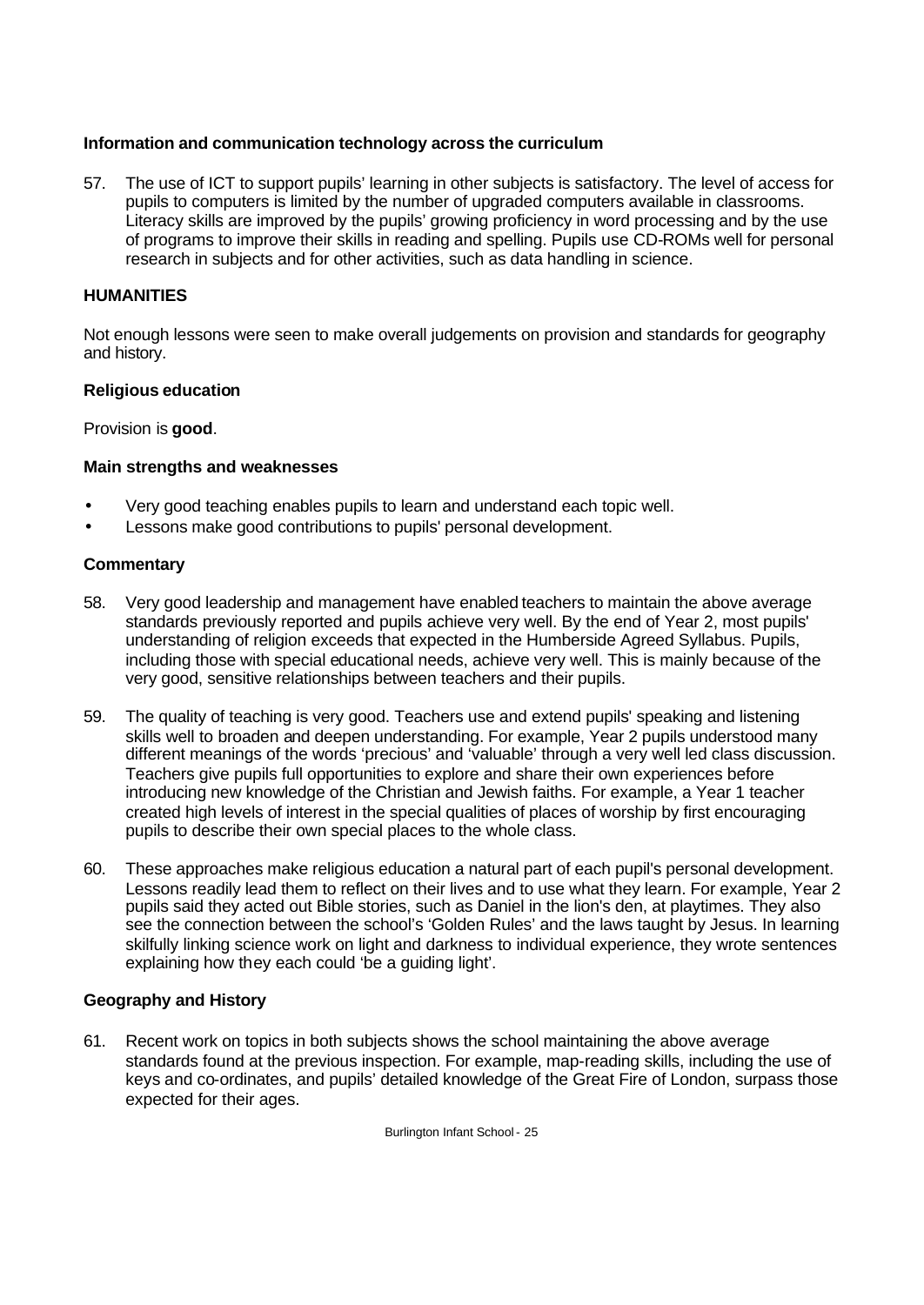62. Good leadership and management of both subjects make use of the latest national guidance to provide stimulating learning. Good planning nicely links the two subjects and others, such as English, mathematics and art and design. Well-developed assessment focuses learning sharply on the National Curriculum programmes and study and levels of attainment. Teachers make good use of local visits to tap the potential of Bridlington as a key learning resource.

# **CREATIVE, AESTHETIC, PRACTICAL AND PHYSICAL SUBJECTS**

Not enough lessons were seen in art and design, design and technology and physical education for overall judgements to be made about provision and standards.

## **Art and design**

- 63. Inspection evidence, based mainly on the displays of pupils' work and their sketchbooks, indicates that standards are above average and pupils achieve very well. Pupils apply a range of skills well and these are clearly taught effectively. A good range of paints, different types of pencils, chalks and crayons, a variety of paper and collage materials, inspire pupils to produce good results. They also use their sketchbooks well to plan their work and to practise the techniques they will need to produce their best work. For example, pupils in Year 2 have made very good jungle collages, using a range of paper and materials, on the theme of 'Saving the Rain Forests'.
- 64. The subject benefits from good leadership and management. The co-ordinator has prepared good documents to guide teachers in their work. The time allocation to the subject is also good, enabling good coverage of the curriculum and creating opportunities for pupils to achieve very well.

#### **Design and technology**

65. The products of pupils' work and displays indicate that standards are in line with national expectations at the end of Year 2. Planning shows that work is clearly linked to a purpose and ideas are carried through to fruition. Links with other subjects, such as with literacy and science, are used effectively to enrich pupils' knowledge, skills and understanding. A very exciting lesson was seen during the inspection when pupils had great fun building teepees with dowel, elastic bands and polythene, after an afternoon of investigating the properties of different materials. This lesson was led by a representative from the Construction Industry Training Board, which shows that partnership work with industry is strong. Key to the success of the lesson was the active role taken by pupils.

#### **Music**

The provision for music is **good**.

#### **Main strengths and weaknesses**

- Teachers use stimulating methods to promote learning, which lead to very positive attitudes towards the subject.
- Much of the good teaching is provided by a music specialist who shares good practice with staff.
- Pupils achieve well because of the good provision and the high profile given to the arts.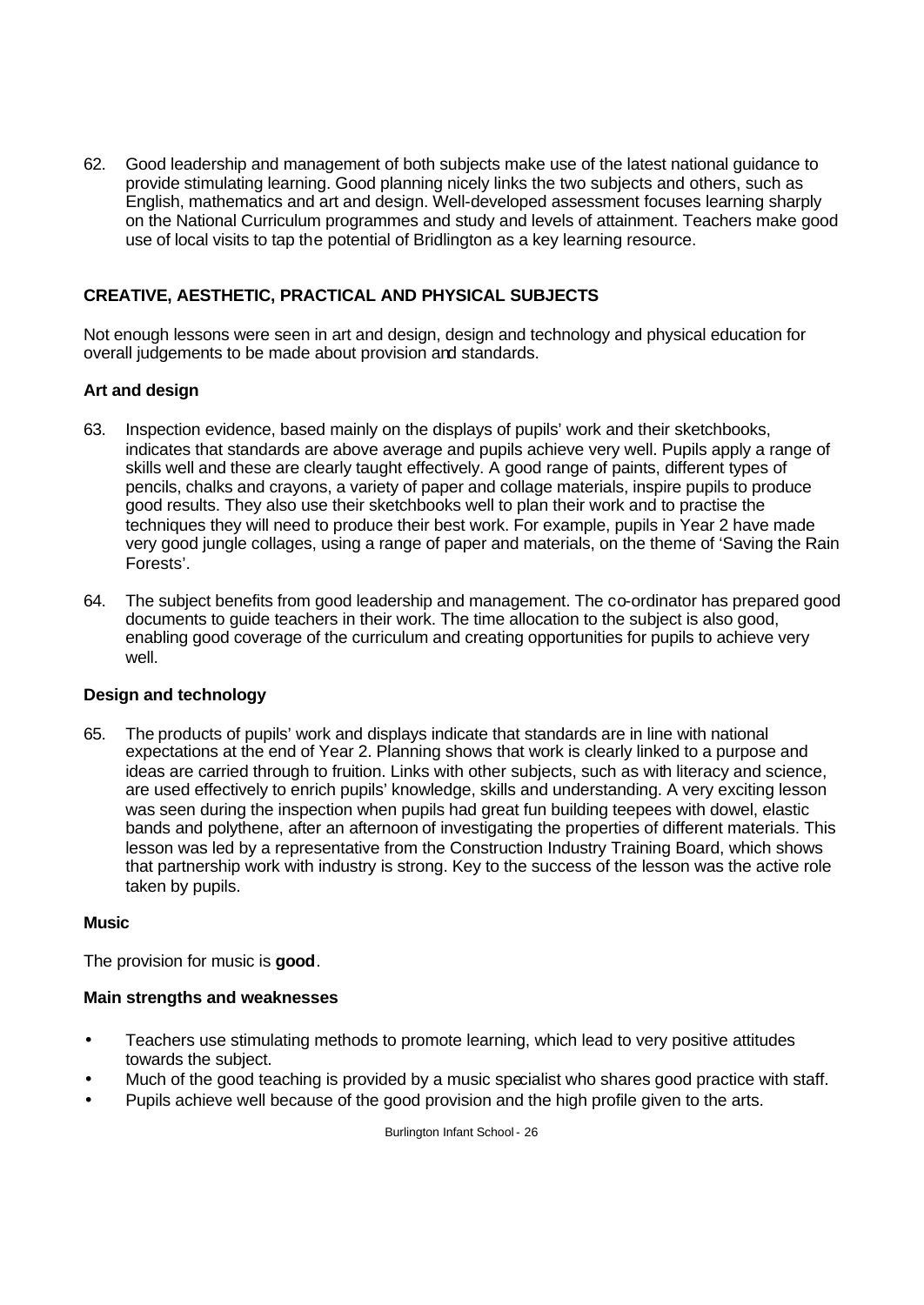#### **Commentary**

- 66. Standards are average and achievement is good in all aspects of the subject. Singing is joyful and enthusiastic in assembly. Teaching is good because it engenders confidence, and promotes collaborative working and positive attitudes to music. A good example was seen when pupils in Year 1 were listening to Chopin's 'Prelude Number 15' and trying to picture the falling raindrops and sense the prevailing mood. The teacher gave pupils clues so that they tuned in to the music and effectively described how the power of music can alter one's mood. Later in the lesson, as pupils listened to a contrasting piece of music, they confidently described their feelings as, "being in a sunny forest" and "like a leaf twirling slowly down to the ground!" The teachers encouraged pupils so well that there was no hint of self-consciousness in their comments, and this was apparent in the appreciation, the singing and the performing. Teachers have high expectations, such as in the same lesson when the teacher sought clarification by asking, "Do you mean volume or tempo?" In this lesson the pace of learning and the contribution of ideas by pupils were impressive.
- 67. There is limited use of ICT in music, although pupils do record their performances in some lessons. Links with dance and the performing arts are developing well, and the subject leader plans to develop music in the outside environment.

#### **Physical education**

- 68. In the Year 2 lesson seen, standards were average and pupils achieved well. The lesson was taught well by a visiting coach from Hull Rugby League Club. Pupils showed throwing, catching and positional skills that were in line with those expected for their age.
- 69. Leadership of the subject is good. At the time of the last inspection some teaching in physical education was judged to be unsatisfactory. The subject co-ordinator has provided a very good scheme of work. She gives good support to other teachers, who express their confidence about teaching the subject. Developments for the subject are also supported very well by the very good links with the nearby sports college. The school places significant emphasis on exercise and pupils' work is linked well to their health education. Pupils talk about exercise and clearly have a good understanding of its value. There is an excellent programme of extra-curricular sports activities. The programme includes frequent, well-attended lunchtime and after school clubs. Very good use is also made of visiting sports coaches to enhance provision, such as 'Freddie Fit' and a local specialist teacher of dance. The school has been awarded the national 'Active Mark' award in recognition of the excellent provision for sport.

#### **PERSONAL, SOCIAL AND HEALTH EDUCATION AND CITIZENSHIP**

- 70. Only one personal, social and health education and citizenship lesson was observed, so no overall judgement on provision is made. However, pupils achieve well. Weekly 'Circle Time' sessions, in which pupils discuss features of their spiritual, moral, social and cultural development, are led very well by teachers. These sessions are also used very well to enable pupils to improve their speaking and listening skills, and most pupils participate confidently. The sessions are very effective at supporting pupils as they confront the challenges that many face in their lives. Teachers place successful emphasis on the development of co-operation and good relationships, with pupils responding well. This work is continued well in assemblies, which often focus with considerable success on moral and social themes.
- Burlington Infant School 27 71. The very effective 'School Circle' also makes a very good contribution to pupils' personal, social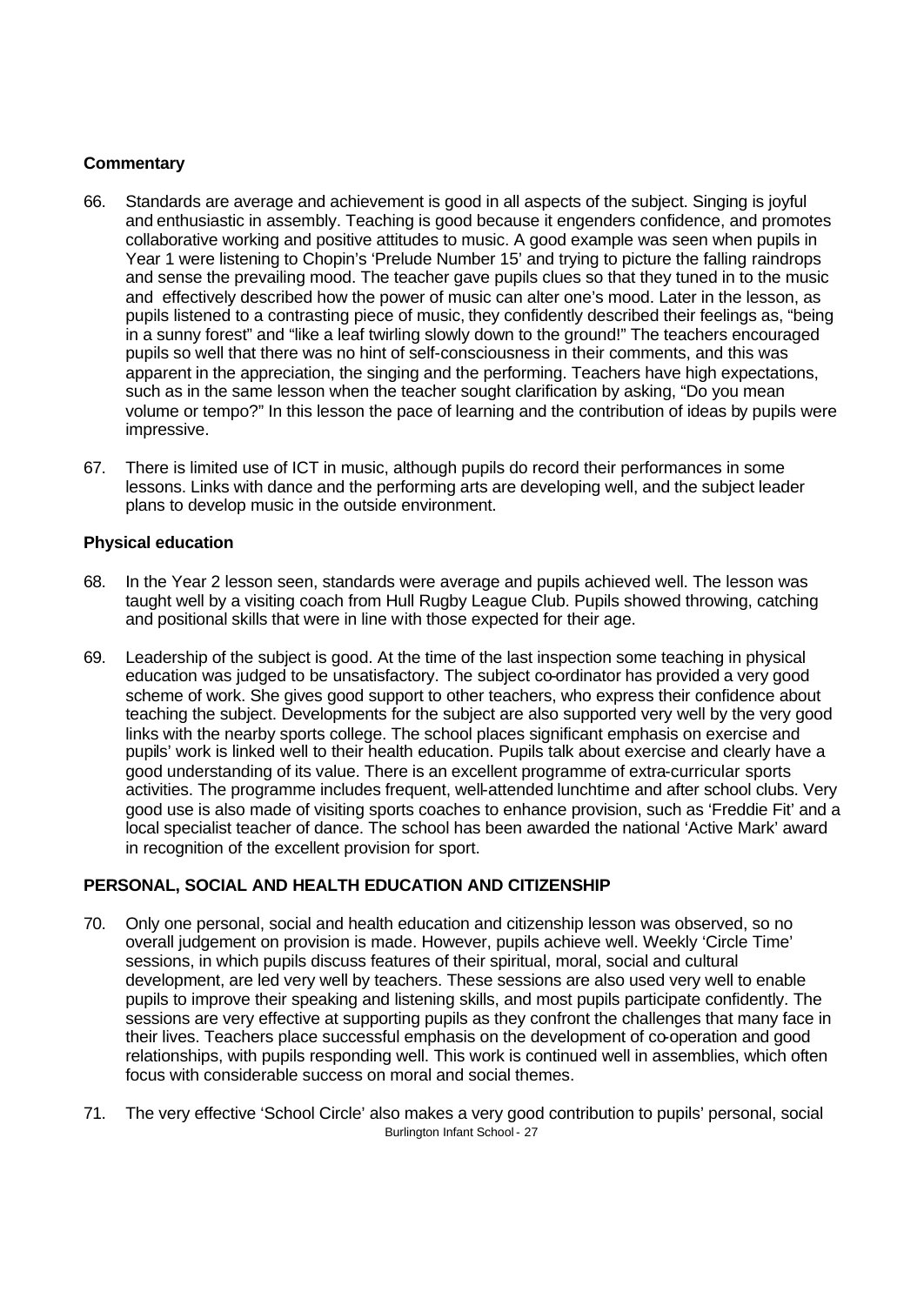and health education and citizenship, with good discussions by representatives who consider and report carefully the suggestions of their classmates. The strong emphasis placed the school on participation in sport, exercise and healthy eating makes a very good contribution to pupils' health education.